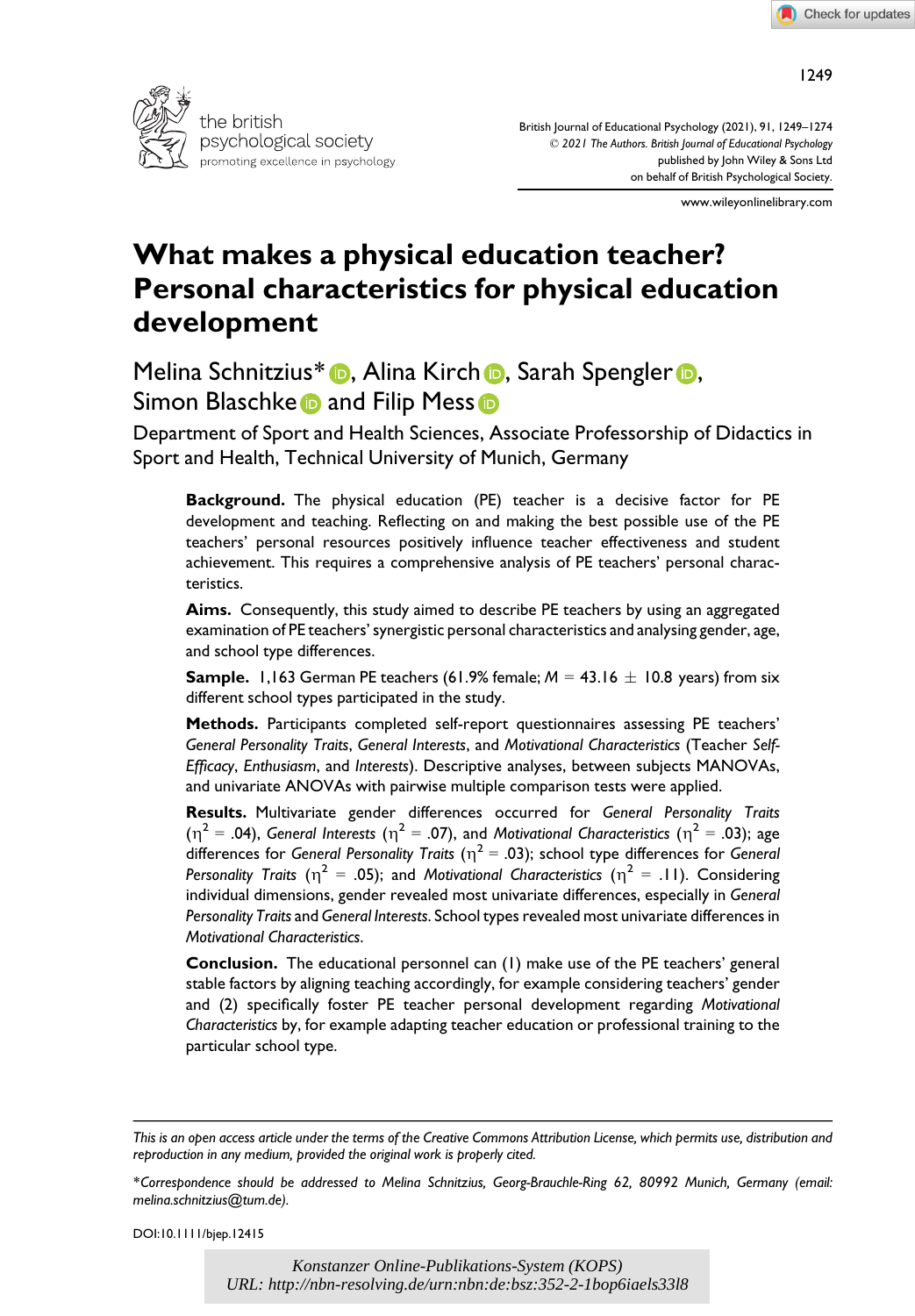Physical education (PE) is the only setting in which all school-aged children experience instructed physical activity. In order to meet students' needs and motives to be physically active, PE ideally provides various movement experiences covering different strands, which are presented with different emphases (Kurz, 2000). By this, PE aims to (1) educate students to sports, to prepare and motivate them for a lifelong active lifestyle and (2) educate students through sports, to contribute, for example to students' personal development, and by this to the general educational mandate (Hardman, Routen, & Tones, 2014; KMK, 2019; Kurz, 2008). In order to fulfil this aim and responsibility within ongoing socio-cultural changes including sports culture (Horne, 2013), the PE context requires continuous development based on empirical findings (Lund, 2015; Naul & Scheuer, 2020). Often empirically examined determining factors concerning PE's development are the following four didactical components: (1) contextual factors such as facilities, (2) the lessons' content, typically pre-defined by PE's curriculum, (3) the students as target group, and (4) the PE teacher as the main agent holding the threats together and guiding didactical decisions (Scherler, 2004). Considering the PE teacher seems particularly relevant as: (1) PE's unique opportunities and contextual peculiarities demand a lot from the PE teacher, for example empathetic behaviour in interactions with heterogeneous groups of students. (2) Among the four abovementioned determining factors, the PE teacher is probably the most easily accessible and developable factor, for example in teacher education or teacher professional training where PE teachers strive for continuous personal as well as professional development. (3) General educational research has shown the relevance of the teacher and his or her personality in the educational process in general and in regard to learning outcomes in particular, for example the teacher's positive influence on student achievement (Hattie, 2009). Student achievement in turn is further a typical measure of teacher effectiveness (Kim, Jörg, & Klassen, 2019).

The teacher's role and accompanied chances and challenges regarding his or her effectiveness as a measure of job performance (Gordon, Kane, & Staiger, 2006) are, for example illustrated in the Utilization of Learning Opportunities Model (Helmke, 2017), the Model of Professional Teaching Competence (Baumert & Kunter, 2013) or the Multilevel Supply–use Model of Student Learning (Brühwiler & Blatchford, 2011). The abovementioned models explicitly address the teacher's personality as essential component of teaching. Kim et al.'s (2019) meta-analysis confirmed this understanding. They further proclaim to identify vital factors of the teacher's personality. Mayr (2014) has examined relevant person-related factors which led him to a definition of the teacher's personality. He proclaims the synergy of relatively stable General Personality Traits and General Interests as well as less stable Motivational Characteristics as essential components of the teacher's personality. Mayr's (2014) understanding follows an encompassing view and by this serves as starting point to identify characteristics of vital factors of the teacher's personality.

First, General Personality Traits are typically understood as five lexically derived domains – Extraversion, Agreeableness, Conscientiousness, Neuroticism, and Openness(Big Five) – used to describe a person's general personality (John, Donahue, & Kentle, 1991; John, Naumann, & Soto, 2008). The Big Five are commonly studied in the occupational context, for example as influencing factors of mood (Berkovich & Eyal, 2019) or as predictors of job performance and consequently applied in job selection processes, also within the teaching profession (Kim et al., 2019). Extraversion, Conscientiousness, and Openness positively correlate with teacher effectiveness (Kim et al., 2019) or job satisfaction (Ranasinghe & Kottawatta, 2016) and negatively with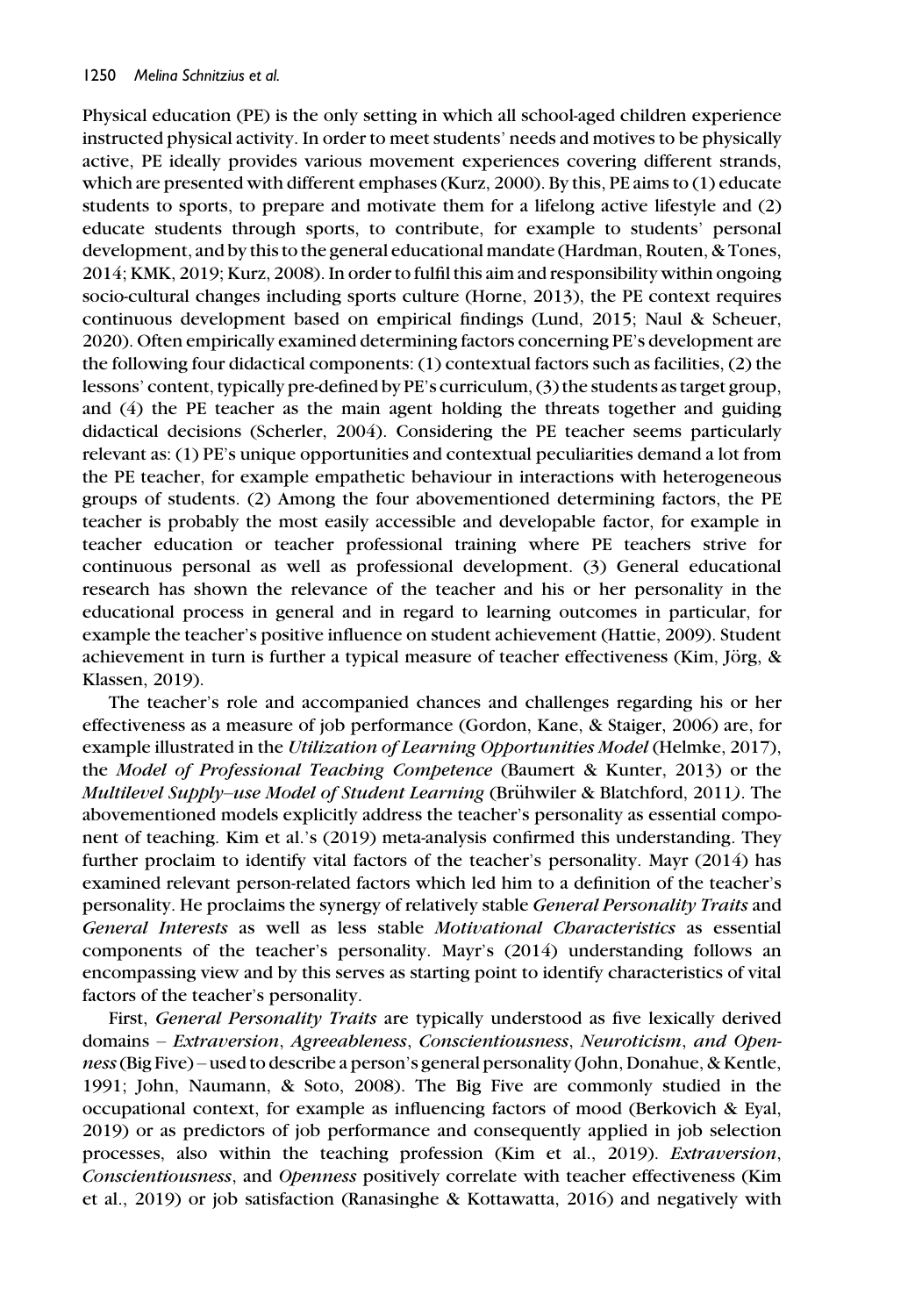burnout (Kim et al., 2019). Conscientiousness is also positively associated with teachers' retention (Bastian, McCord, Marks, & Carpenter, 2017). Contrarily, Neuroticism and Agreeableness are considered as less favourable for the teaching profession. Neuroticism negatively impacts teachers' mood (Berkovich & Eyal, 2019) or promotes burnout (Cramer & Binder, 2015), and Agreeableness negatively impacts teacher effectiveness as well as student achievement (Kell, 2019).

Second, General Interests are typically understood and measured within Holland's (1994) RIASEC theory stating that people search for vocational environments suiting their abilities and interests. A fit between environment and interest is beneficial for staying in the teaching profession (Swanson, 2012). Holland classified six interest orientations – Realistic, Investigative, Artistic, Social, Enterprising, and Conventional (RIASEC) – and located the teaching profession in the Social sector. Consequently, people deciding for and flourishing in the teaching profession typically obtain a pronounced Social (S) interest. General Personality Traits and General Interests are relatively stable, which allows describing a teacher's inherent characteristics and make use of them when teaching by considering, for example their relationships to student outcomes.

Third, Motivational Characteristics are understood as profession- and situationspecific developable facets (Baumert & Kunter, 2011). Studies examining teacher Motivational Characteristics, which positively influence learning outcomes, have shown the importance of the following three facets: *Teacher Self-Efficacy* (Pfitzner-Eden, Thiel, & Horsley, 2014), Teacher Enthusiasm (Kunter, Frenzel, Nagy, Baumert, & Pekrun, 2011), and Teacher Vocational Interests (Schiefele, Streblow, & Retelsdorf, 2013).

Research has shown a positive relationship between *Teacher Self-Efficacy* and teacher effectiveness as well as student achievement (Caprara, Barbaranelli, Steca, & Malone, 2006; Hoy & Spero, 2005; Klassen & Chiu, 2010; Klassen & Tze, 2014; Skaalvik & Skaalvik, 2007; Zee & Koomen, 2016). Several studies (Klassen & Chiu, 2010; Klassen, Tze, Betts, & Gordon, 2011; Pfitzner-Eden et al., 2014) have proven a three-factor structure of Teacher Self-Efficacy, consisting of teachers' competence in Instructional Strategies, Classroom Management, and Student Engagement. Teachers' competence in Instructional Strategies, for example positively correlates with academic adjustment (Zee & Koomen, 2016). Teachers' Classroom Management competence positively affects students' adaptive academic development (Lazarides, Buchholz, & Rubach, 2018) and teachers' psychological well-being (Zee & Koomen, 2016).

Teacher Enthusiasm shows positive relationships with, for example teacher effectiveness and student achievement (Kunter, Klusmann, et al., 2013), or students' eagerness to learn (Bleck, 2018). Studies often distinguish between Subject and Teaching Enthusiasm (Kunter et al., 2011) and have shown positive relationships especially between Teaching Enthusiasm and teachers' occupational well-being (Kunter et al., 2011), classroom management competence (Bleck, 2018), instructional quality (Kunter et al., 2008), and student enjoyment (Kunter, Baumert, et al., 2013).

Teacher Vocational Interests have also shown positive relationships with instructional strategies (Schiefele & Schaffner, 2015). Schiefele et al., (2013) have revealed a three-factor structure distinguishing between Subject, Didactic, and Educational Interests and highlighted that teachers' Educational Interests, for example are related to student motivation (Schiefele & Schaffner, 2015). On the teacher side, Schiefele and Schaffner (2015) have shown that Didactic and Educational Interests are negatively related to burnout.

The research on Teacher Self-Efficacy, Teacher Enthusiasm, and Teacher Vocational Interests in relation to learning success outcomes on the teacher and the student side, as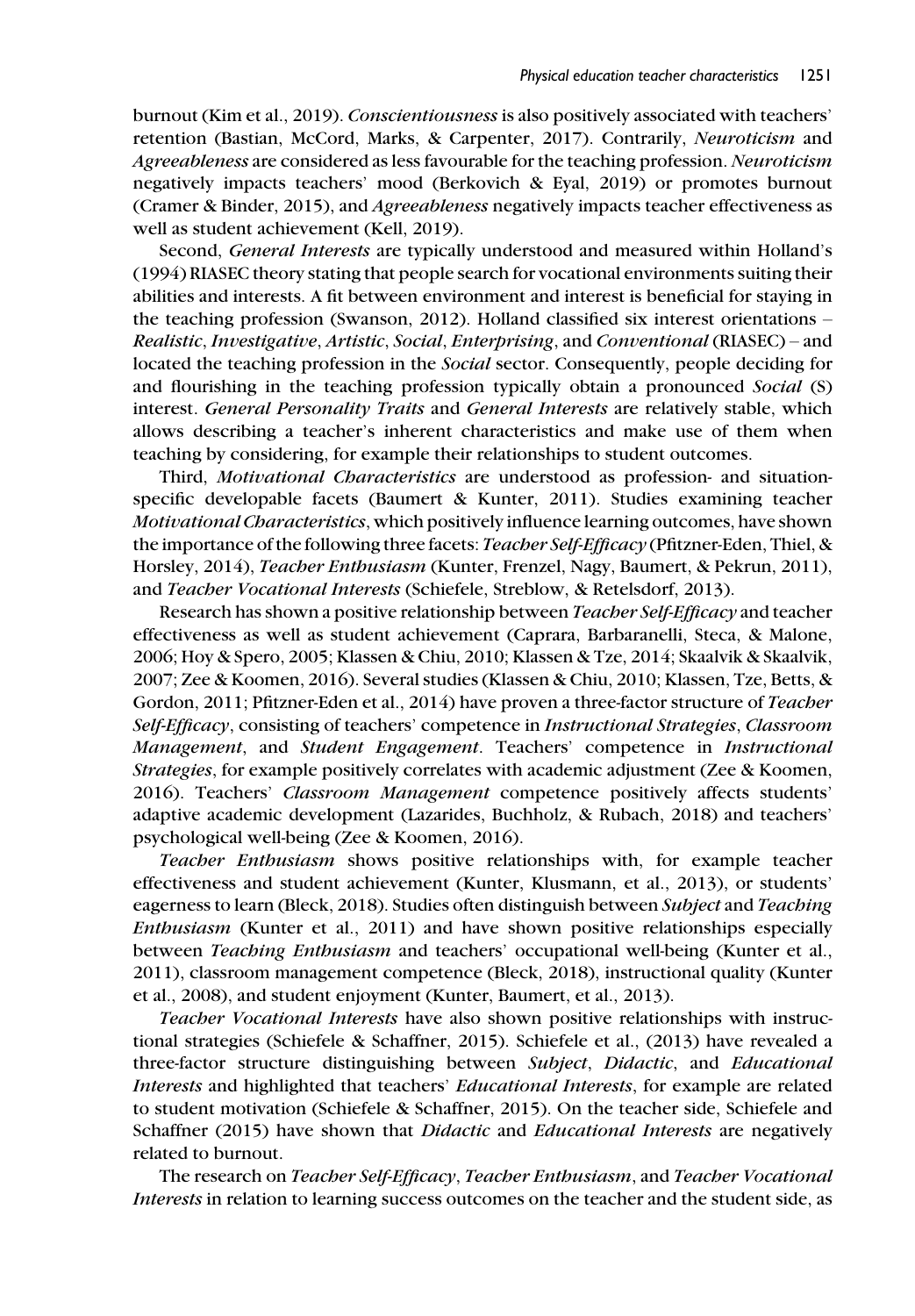well as their proven complementary interrelationships, supports their joint inclusion as Motivational Characteristicsin Mayr's (2014) understanding of the teacher's personality, which can be applied to the PE setting and PE teachers' personality specifically.

So far, studies have only examined the factors individually. However, following Mayr (2014), an aggregated and holistic examination of the teacher's personality would be desirable in order to comprehensively describe the teacher's personality and show possible relationships between the factors. This knowledge can be used in teachers' professional development starting with student–teacher recruitment and education, which influence teacher effectiveness (Darling-Hammond, 2017). Mayr's (2012) supply– use model of teacher education explains how teachers achieve and develop professional competence and by this effectiveness. In Mayr's (2012) model, which follows a multifaceted understanding of teacher competence, teacher personality contributes to teachers' professional development process and consequently affects teaching behaviour as well as well-being.

The model further highlights the context dependency of the development process. The abovementioned studies examining individual aspects of the teacher's personality have mostly considered the school context in general or a classroom-based school subject in particular. PE takes on a special role within the school curriculum. It differs substantially from traditionally classroom-based school subjects, for example considering its context, content, or teacher–student interaction processes, which consequently poses special challenges to teachers (Schweer, 2017) and by this PE teacher education. The abovementioned context specificity along with PE's peculiarities speak for (1) analysing the PE teacher in the PE context specifically and (2) considering the subject's peculiarities and demands when interpreting findings on teachers' personal characteristics in order to concretize the description of PE teachers and deduce PE-specific teaching strategies, also on teacher education level.

Physical education teachers themselves, teacher educators, or education politicians benefit from knowing the configuration and relationships of PE teachers' personal characteristics. Reflecting on and making the best possible use of existing personal resources allows to align teacher education accordingly or specifically foster development processes. This requires a detailed description of PE teachers' personal characteristics. Further differentiating between genders, age groups, and school types enhances the description and allows deducing even more detailed implications for PE research and teaching. Consequently, our study aims to describe PE teachers by using an aggregated examination of personal characteristics and analysing gender, age, and school type differences.

### Methods

### Study design

The project [ANONYMIZED] was conducted in cooperation with [ANONYMIZED] and focused on student motivation in school PE. [ANONYMIZED] analysed person-related factors of PE teachers and students relevant for PE teaching in general and student motivation in particular. [ANONYMIZED] encompassed a quantitative, cross-sectional study, including a teacher and student self-report questionnaire survey. [ANONYMIZED] examined PE teachers of all school types  $(N = 1.163/61.9\%$  female/  $M = 43.16 \pm 10.8$  years) and secondary school students from classes seven to ten  $(N = 1,740/58.1\%$  female $/M = 14.39 \pm 1.44$  years) [ANONYMIZED]-wide from April 2018 to March 2019. Participant recruitment took place via the [ANONYMIZED] and its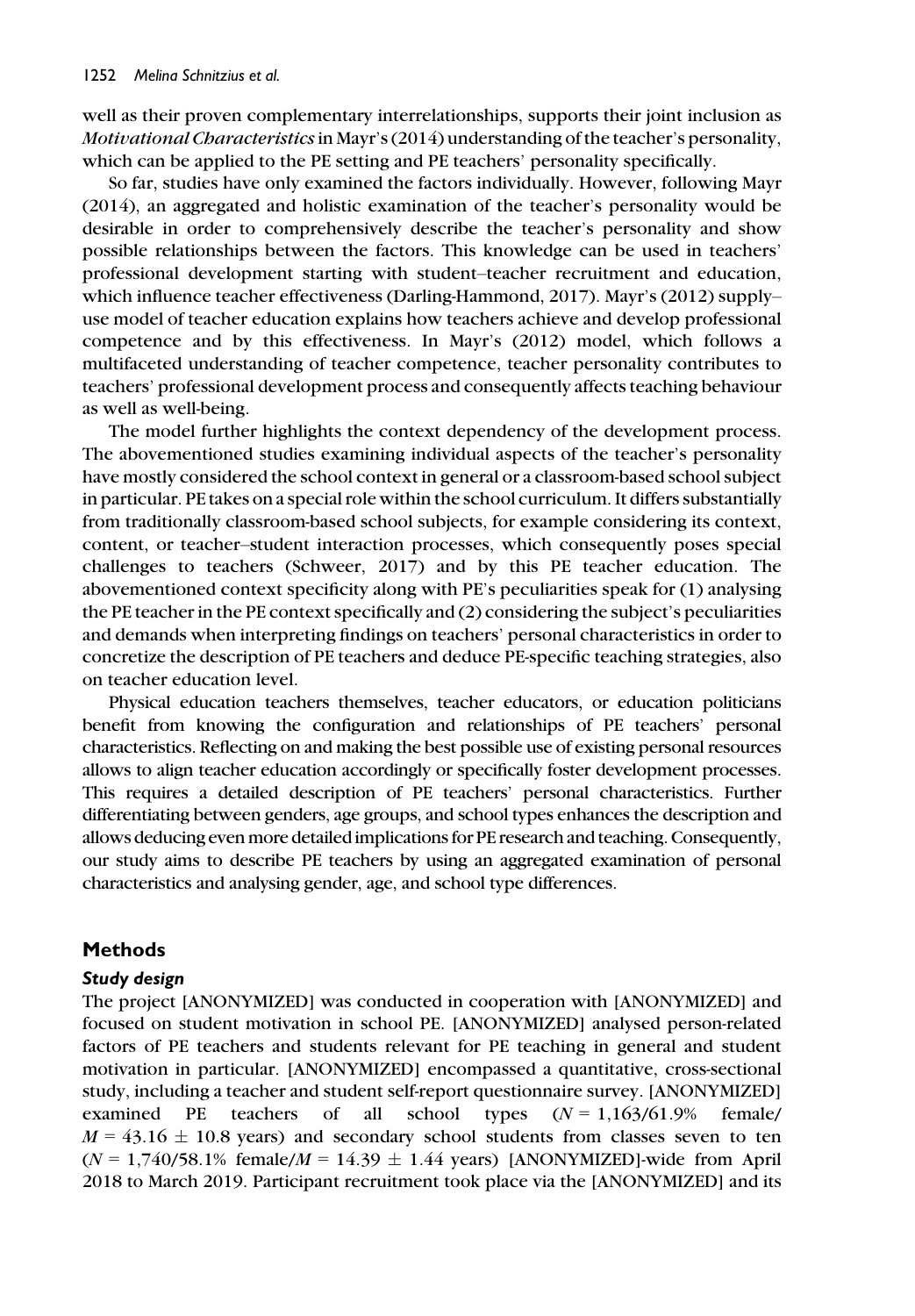partners, educational institutions, social media, personal contacts, and local press. The responsible educational ministries in each participating [ANONYMIZED] had approved the study. All participants provided their informed written consent. All governmental rules on data privacy and protection as well as the ethical principles of the Declaration of Helsinki were respected. This paper focuses on the teacher data.

#### **Participants**

Physical education teachers with teaching experience between 0 and 45 years  $(M = 14.42 \pm 10.41$  years) were considered for the analysis. 62.7% were recruited via the [ANONYMIZED], 21.6% via educational institutions (e.g. colleagues or schools' management), 7.9% via social media, 6.1% via personal contacts and 1.8% via local press. Regarding participation format, 70.9% participated online, 29.1% via paper-pencil. The analysed PE teachers were divided into three different age groups (younger: 20–34 years;  $M = 31.01 \pm 0.78$  years; 27.8%/middle-aged: 35–49 years;  $M = 43.19 \pm 4.51$  years; 42.3%/older: 50–65 years;  $M = 57.25 \pm 4.15$  years; 29.9%) and six different school types (primary: 13.4%/lower secondary: 21.1%/comprehensive secondary: 15.1%/higher secondary: 40.1%/special: 2.9%/vocational: 7.4%). Each participant could clearly be assigned to one group.

### **Measures**

PE teachers' personal characteristics were examined using five different validated scales. Table 1 provides a detailed description of the five scales regarding their characteristics and internal consistency. Additionally, we assessed socio-demographic data: gender, age (year/month of birth), and school type (considering the present teaching position). Following Oppenheimer, Meyvis, and Davidenko's (2009) guidelines, we included two attention checks and one instructional manipulation check in the questionnaire.

### Data analysis

First, in order to provide a descriptive overview of PE teachers' personal characteristics in the different subgroups, we calculated means and standard deviations of the PE teachers' General Personality Traits, General Interests, and Motivational Characteristics for gender, age, and school type and excluded missing values case wise. Second, in order to investigate whether PE teachers' General Personality Traits, General Interests, and Motivational Characteristics (dependent variables) differed between genders, age groups, and school types (independent variables), we conducted multivariate analysis of variance (MANOVA) functions for each of the aforementioned dimensions. Prior to the analysis, we checked MANOVA assumptions by applying Pituch and Stevens's (2016) guidelines and excluded missing values list-wise (Graham, 2009). If MANOVA models yielded significant results, we calculated follow-up univariate analyses of variance (ANOVAs) for each subscale individually (Huberty & Morris, 1989). We corrected for unbalanced data following Fox's (2016) recommendations and used Dunnett–Tukey– Kramer (Dunnett, 1980) pairwise multiple comparisons as post-hoc tests to investigate group differences on the factor variables. To quantify the findings' magnitude, we calculated effect sizes  $(\eta^2)$  – .01 representing a small, .06 a moderate, and .14 a large effect<br>(Cohen. 1988) – 25 well as 95% confidence intervals (95% CD, BStudio (Version 1.2.5033) (Cohen, 1988) – as well as 95% confidence intervals (95% CI). RStudio (Version 1.2.5033, RStudio Inc., Boston, MA, USA) was used for data analysis.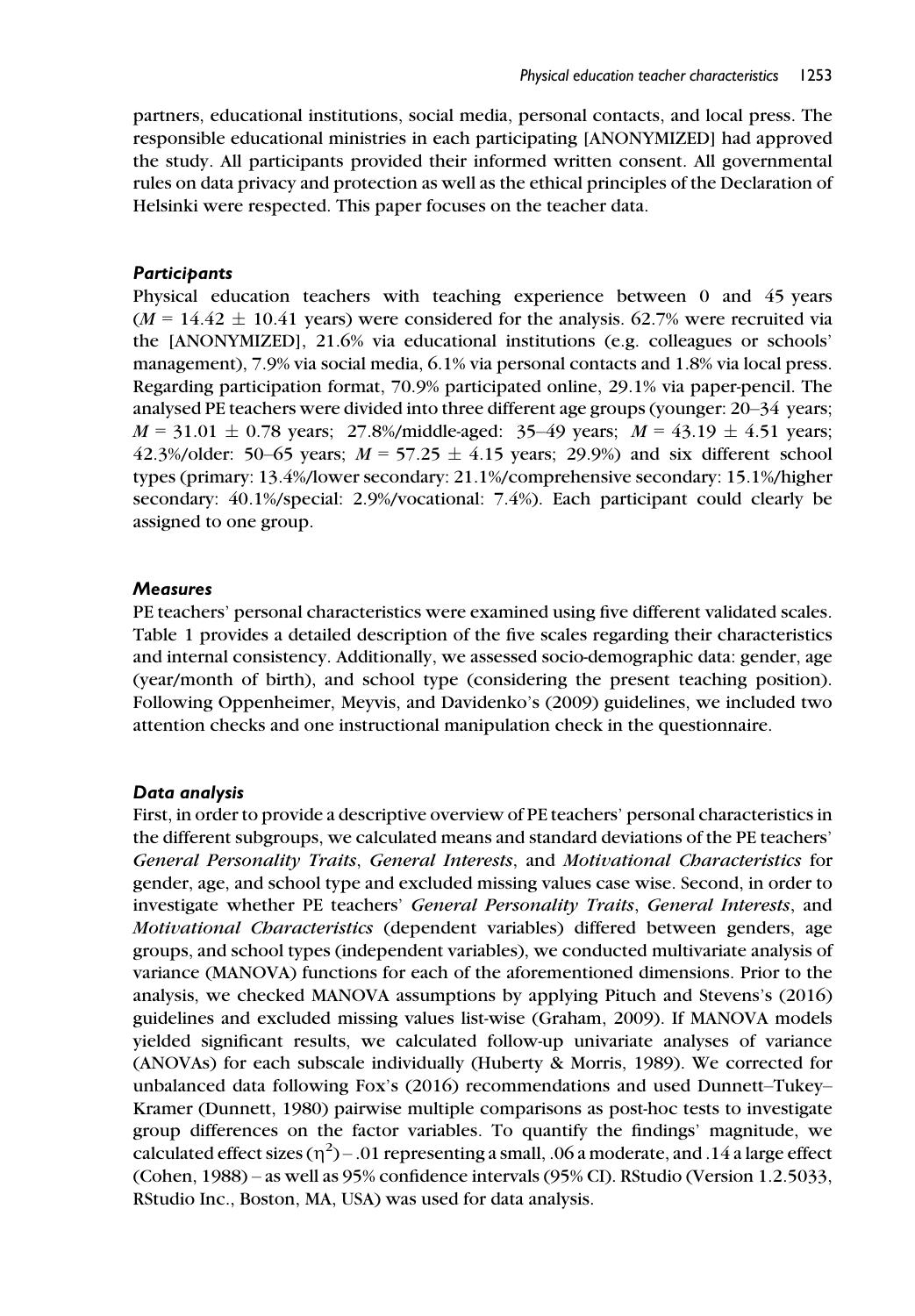| Inventory                                                    | (year)<br>Authors                     | (items per dimension)<br><b>Dimensions</b>                                                               | Cronbachs a                         | Rating levels                                                                                                                   | Sample item                                          |
|--------------------------------------------------------------|---------------------------------------|----------------------------------------------------------------------------------------------------------|-------------------------------------|---------------------------------------------------------------------------------------------------------------------------------|------------------------------------------------------|
| General Personality Traits<br>Big Five Inventory-2-<br>Short | Rammstedt et al.<br>(2018)            | Conscientiousness (6)<br>Agreeableness (6)<br>Neuroticism (6)<br>Extraversion (6)<br>Openness (6)        | 75<br>57<br>$\ddot{3}$<br>5<br>Ľ.   | Strongly disagree' - 5<br>'Strongly agree'                                                                                      | I am outgoing, sociable                              |
| General Interests                                            |                                       |                                                                                                          |                                     |                                                                                                                                 |                                                      |
| General Interest<br>Scale                                    | Bergmann, Eder,<br>and Mayr<br>(2016) | Conventional (1)<br>Investigative (1)<br>Enterprising (1)<br>Realistic (1)<br>Artistic (1)<br>Social (1) |                                     | don't like doing' -<br>interested in/l totally<br>interested in/l really<br>'I am not at all<br>9 'I am totally<br>like doing ' | Realistic, e. g. working with<br>machines or devices |
| Motivational Characteristics                                 |                                       |                                                                                                          |                                     |                                                                                                                                 |                                                      |
| Scale for Teacher<br>Self-Efficacy                           | Pfitzner-Eden<br>et al. (2014)        | Classroom Management (4)<br>Instructional Strategies (4)                                                 | 86                                  | 'Not at all certain I can<br>do' - 9 'Absolutely                                                                                | being able to motivate<br>students that show         |
| Teacher Enthusiasm<br>Scale                                  | ಸ<br>Kunter et                        | Teaching Enthusiasm (5)<br>Student Engagement (4)<br>Subject Enthusiasm (5)                              | 55<br>$\mathcal{S}$<br>$\mathbf{g}$ | Strongly disagree' -4<br>certain I can do'<br>'Strongly agree'                                                                  | little interest in class<br>enjoy teaching           |
| Vocational Teacher                                           | et al.<br>$(2011)$<br>Schiefele       | Subject Interest (6)                                                                                     | .76                                 | 'Not at all true' - 4                                                                                                           | am especially interested                             |
| Interests Scale                                              | (2013)                                | Educational Interest (4)<br>Didactic Interest (5)                                                        | .76                                 | Very true'                                                                                                                      | in educational aspects of<br>the teaching profession |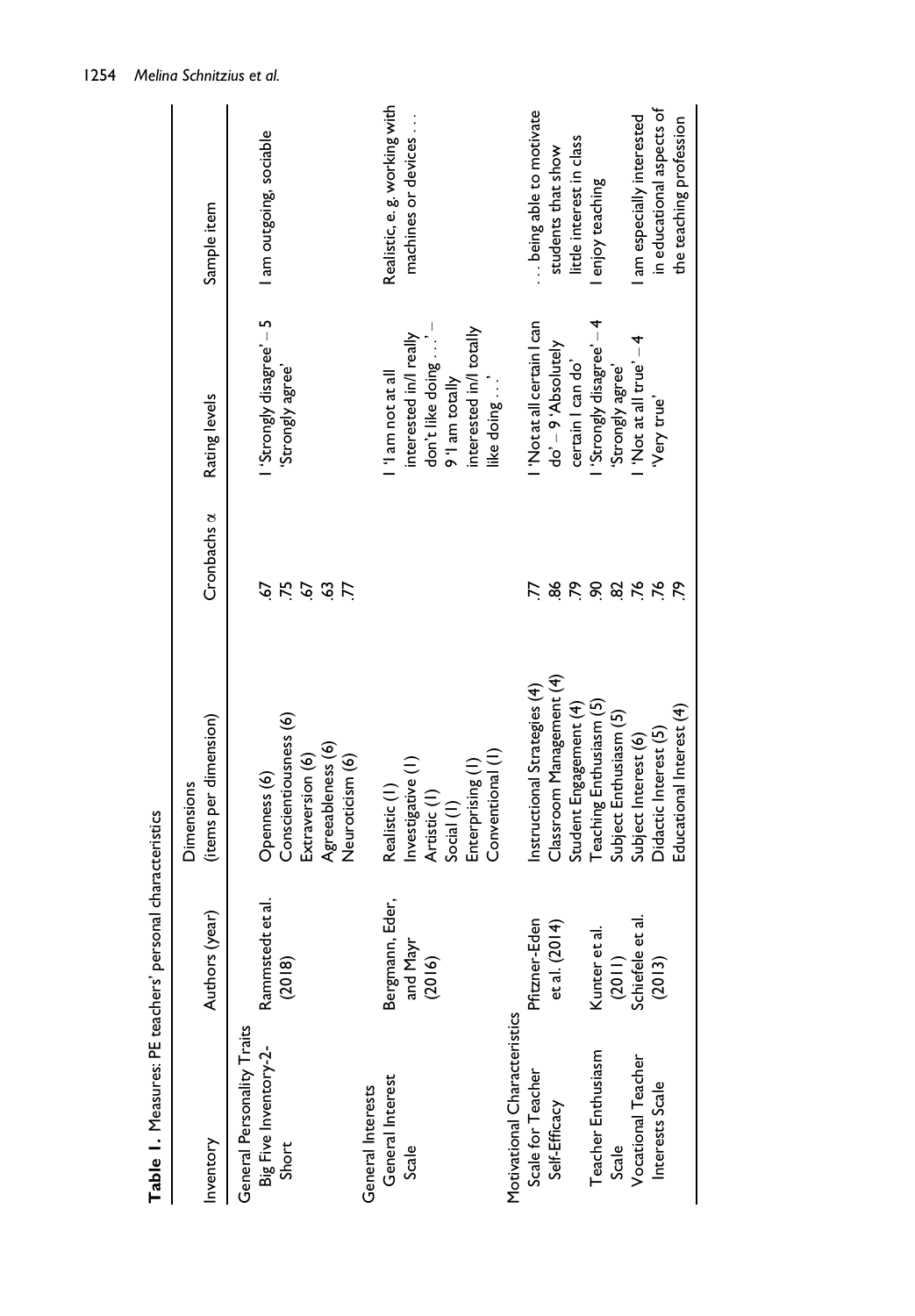# **Results**

# Descriptive overview

Table 2 highlights descriptive statistics ( $M \pm SD$ ) of the analysed variables in order to fulfil our research aim of describing PE teachers by an aggregated examination of their personal characteristics.

# Gender, age, and school type differences

Table 3 shows gender, age, and school type differences in order to enrich the description. The conducted MANOVAs – General Personality Traits, General Interests, and Motivational Characteristics – revealed statistically significant differences with small to moderate effects. Follow-up ANOVAs only showed significant differences with small effects.

# Gender differences

Gender differences occurred in all MANOVA models: 3–7% of multivariate variance of General Personality Traits, General Interests, and Motivational Characteristics was associated with gender. Univariate differences occurred in four dimensions of General Personality Traits, five dimensions of General Interests, and three dimensions of Motivational Characteristics. Female PE teachers scored higher than male PE teachers on Extraversion (95% CI  $[-0.16, -0.02]$ ), Agreeableness (95% CI  $[-0.18, -0.06]$ ), Conscientiousness (95% CI  $[-0.27, -0.11]$ ), and Neuroticism (95% CI  $[-0.34,$ -0.19]). Regarding General Interests, Realistic (R) (95% CI [0.90, 1.56]) and Investigative (I) (95% CI [0.14, 0.69]) tasks appealed to males more than females, *Artistic* (A) (95% CI  $[-1.32, -0.72]$  and *Social* (S) (95% CI  $[-0.85, -0.45]$ ) tasks vice versa. Considering Motivational Characteristics, males felt more competent in Classroom Management (95% CI [0.11, 0.41]), whereas females showed higher *Didactic* (95% CI  $[-0.25, -0.11]$ ) and *Educational Interest* (95% CI  $[-0.25, -0.10]$ ).

# Age differences

Age differences occurred only for General Personality Traits: 3% of multivariate variance of General Personality Traits was associated with age. Univariate differences occurred in two dimensions of *General Personality Traits*. Younger PE teachers were significantly more agreeable than middle-aged (95% CI  $[-0.23, -0.07]$ ) and older PE teachers (95% CI  $[-0.23, -0.05]$ ) but significantly less open than middle-aged (95% CI  $[0.02, 0.24]$ ) and older PE teachers (95% CI [0.12, 0.37]).

# School type differences

School type differences occurred for General Personality Traits and Motivational Characteristics: 5–11% of multivariate variance of General Personality Traits and Motivational Characteristics was associated with school type. Univariate differences occurred in two dimensions of General Personality Traits and five dimensions of Motivational Characteristics. PE teachers in special schools were significantly more agreeable than PE teachers in vocational schools (95% CI [0.05, 0.58]). Lower (95% CI  $[-0.41, -0.03]$  and higher secondary school PE teachers (95% CI  $[-0.42, -0.08]$ ) were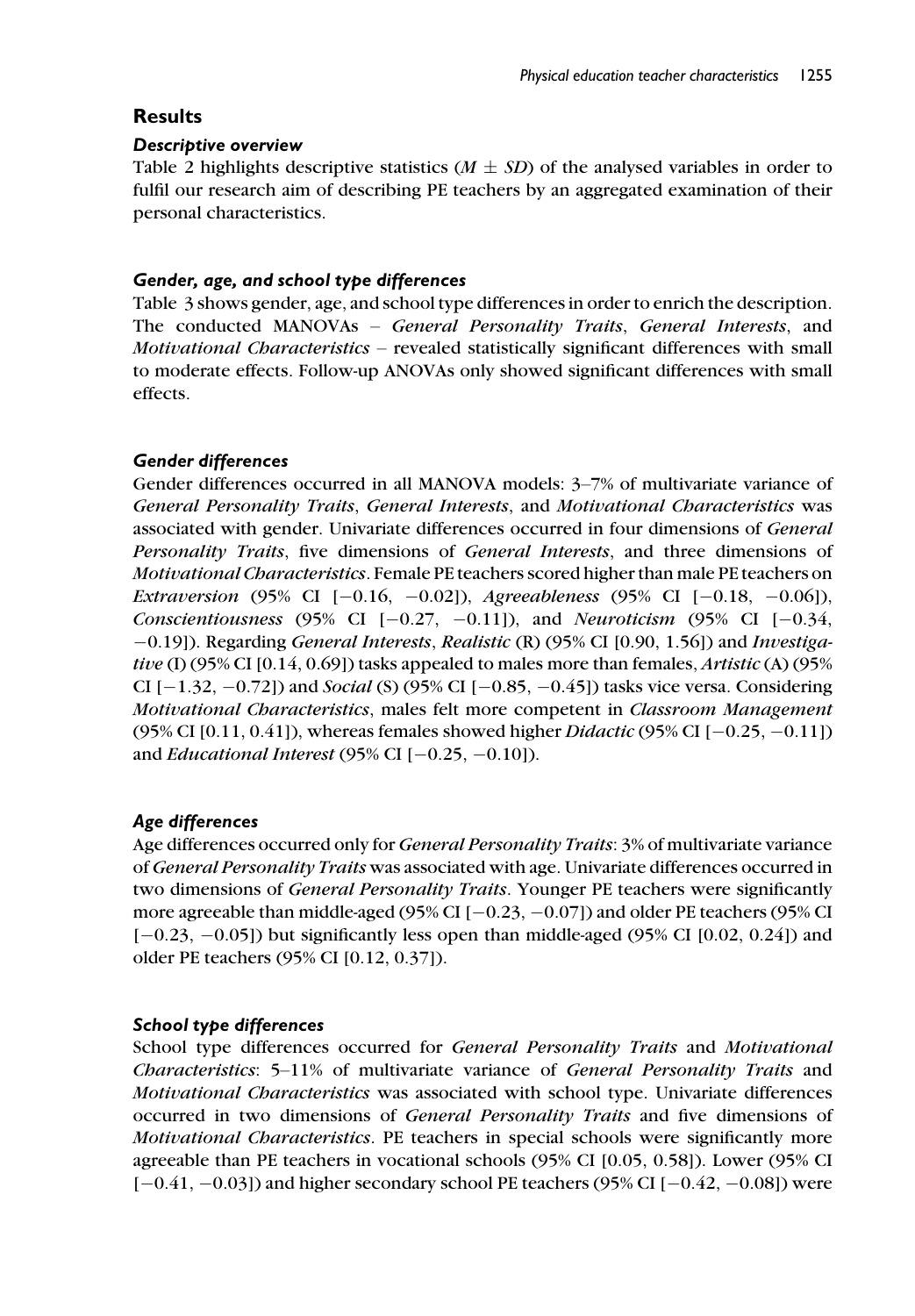|                              |                      | Gender                      |                                 | Age                                     |                                |                                          | School type                    |                                           |                                         |                                  |                                          |                                |
|------------------------------|----------------------|-----------------------------|---------------------------------|-----------------------------------------|--------------------------------|------------------------------------------|--------------------------------|-------------------------------------------|-----------------------------------------|----------------------------------|------------------------------------------|--------------------------------|
|                              | $N = 1.163$<br>Total | Female<br>$n = 720$         | $n = 436$<br>Male               | Younger<br>$= 313$<br>c                 | Middle-aged<br>$n = 477$       | $n = 337$<br>Older                       | $n = 150$<br>Primary           | Secondary<br>$n = 237$<br>Lower           | Comprehensive<br>secondary<br>$n = 169$ | Secondary<br>$n = 449$<br>Higher | χ<br>Special<br>$\overline{\phantom{0}}$ | Vocational<br>ඝ<br>$n =$       |
| General Personality Traits   |                      |                             |                                 |                                         |                                |                                          |                                |                                           |                                         |                                  |                                          |                                |
| Extraversion                 | $3.68 \pm 0.55$      | 0.56<br>$3.71 \pm$          | 0.53<br>$\ddot{}$<br>3.62       | 0.56<br>$\ddot{}$<br>3.70               | $3.66 \pm 0.55$                | 0.55<br>$\overline{+}$<br>3.68           | 0.57<br>$\frac{1}{11}$<br>3.63 | 0.58<br>$\ddot{}$<br>3.75                 | ± 0.51<br>3.65                          | 0.56<br>$\bar{+}$<br>3.69        | 0.45<br>$\overline{+}$<br>3.52           | 0.48<br>$\overline{+}$<br>3.62 |
| Agreeableness                | $4.05 \pm 0.47$      | 0.45<br>$4.10 +$            | 0.48<br>$\overline{+}$<br>3.98  | 0.45<br>$\overline{+}$<br>4.15          | $4.00 \pm 0.46$                | 0.47<br>$\frac{1}{\pm}$<br>4.01          | ± 0.44<br>4.10                 | $4.03 \pm 0.43$                           | $+ 0.48$<br>4.01                        | $\pm 0.48$<br>4.08               | $4.23 \pm 0.35$                          | $3.92 \pm 0.50$                |
| Conscientiousness            | $3.97 \pm 0.60$      | 0.58<br>$4.04 \pm$          | 0.61<br>$+$<br>3.86             | 0.63<br>$\overline{+}$<br>3.95          | $3.94 \pm 0.60$                | 0.54<br>$+$<br>4.06                      | $\pm 0.59$<br>3.96             | ± 0.60<br>4.02                            | $\pm$ 0.61<br>3.79                      | ± 0.58<br>4.04                   | $3.94 \pm 0.65$                          | ± 0.60<br>3.92                 |
| Neuroticism                  | $2.23 \pm 0.60$      | 0.58<br>$2.32 +$            | 0.58<br>$\overline{+}$<br>2.06  | 0.57<br>$\overline{+}$<br>2.23          | $2.24 \pm 0.62$                | 0.59<br>$2.19 \pm$                       | ± 0.58<br>2.33                 | $\pm$ 0.58<br>2.25                        | ± 0.62<br>2.25                          | 0.59<br>$2.17 \pm 0$             | $2.06 \pm 0.55$                          | ± 0.66<br>2.23                 |
| Openness                     | $3.57 + 0.63$        | 0.62<br>$3.60 \pm$          | 0.64<br>$\overline{+}$<br>3.53  | 0.64<br>$\overline{+}$<br>3.46          | ± 0.61<br>3.59                 | 0.62<br>$\overline{+}$<br>3.70           | 0.65<br>$\ddot{+}$<br>3.55     | 0.60<br>$\overline{+}$<br>3.56            | 0.65<br>$\overline{+}$<br>3.51          | 0.64<br>$\overline{+}$<br>3.63   | ± 0.64<br>3.74                           | 0.56<br>$\overline{+}$<br>3.46 |
| General Interests            |                      |                             |                                 |                                         |                                |                                          |                                |                                           |                                         |                                  |                                          |                                |
| Realistic                    | $5.22 + 2.58$        | 2.55<br>$4.76 \pm$          | 2.45<br>$\overline{+}$<br>5.99  | 2.52<br>$\overline{+}$<br>5.12          | 2.61<br>$5.26 \pm$             | 2.62<br>$\overline{+}$<br>5.26           | 2.55<br>$\overline{+}$<br>4.65 | 2.48<br>$^{+}$<br>5.19                    | 2.63<br>$\overline{+}$<br>5.22          | 2.62<br>$\overline{+}$<br>5.30   | 2.36<br>$6.15 \pm$                       | 2.56<br>$\overline{+}$<br>5.61 |
| Investigative                | $5.33 \pm 2.13$      | 2.15<br>$5.18 +$            | 2.06<br>$\frac{1}{\pm}$<br>5.59 | $\frac{1}{2}$<br>$\overline{+}$<br>5.39 | 2.12<br>$5.30 \pm 7$           | 2.16<br>$\overline{+}$<br>5.30           | 2.18<br>$\frac{1}{1}$<br>4.97  | ± 2.09<br>4.88                            | $5.37 \pm 2.08$                         | 2.09<br>$\ddot{+}$<br>5.66       | 2.15<br>$5.31 \pm 1$                     | 211<br>$5.48 \pm$              |
| Artistic                     | $5.53 \pm 2.32$      | 2.24<br>$5.91 \pm$          | 2.33<br>$\frac{1}{\pm}$<br>4.89 | 2.32<br>$\overline{+}$<br>5.45          | 2.32<br>$5.62 \pm$             | 2.34<br>$\overline{+}$<br>5.51           | 2.16<br>$\overline{+}$<br>5.88 | $\pm 2.33$<br>5.38                        | ± 2.40<br>5.37                          | 2.30<br>$\ddot{+}$<br>5.70       | 2.29<br>$5.27 \pm 1$                     | 2.44<br>$\overline{+}$<br>4.78 |
| Social                       | $7.47 \pm 1.43$      | 1.29<br>$7.71 \pm$          | $\pm$ 1.55<br>7.06              | 1.33<br>$\overline{+}$<br>7.69          | $-1.38 \pm 1.44$               | $\overline{5}$<br>$\ddot{+}$<br>7.33     | ± 1.29<br>7.65                 | $\pm$ 1.45<br>7.40                        | ± 1.27<br>7.49                          | $+1.49$<br>7.45                  | $7.73 \pm 1.66$                          | $\pm 1.53$<br>7.27             |
| Enterprising                 | $6.84 \pm 1.83$      | 1.80<br>$6.92 \pm$          | $\pm 1.88$<br>6.71              | 1.76<br>$\overline{+}$<br>6.88          | $\pm 1.89$<br>6.75             | $\frac{83}{2}$<br>$\overline{+}$<br>6.93 | $\pm$ 1.84<br>6.66             | $\pm 1.89$<br>6.84                        | $\pm 1.78$<br>6.79                      | $\pm$ 1.85<br>6.91               | 2.08<br>$6.92 \pm 2$                     | ± 1.55<br>6.90                 |
| Conventional                 | $5.34 \pm 2.29$      | 2.32<br>$5.38 +$            | 2.24<br>$\ddot{+}$<br>5.26      | 231<br>$\overline{+}$<br>5.63           | 2.28<br>$\overline{+}$<br>5.17 | 2.24<br>$\overline{+}$<br>5.23           | 2.25<br>$\overline{+}$<br>4.88 | 2.39<br>$\overline{+}$<br>$\overline{52}$ | 2.22<br>$\overline{+}$<br>5.22          | 2.23<br>$\overline{+}$<br>5.63   | 2.15<br>$\overline{+}$<br>5.35           | 2.48<br>$\overline{+}$<br>5.33 |
| Motivational Characteristics |                      |                             |                                 |                                         |                                |                                          |                                |                                           |                                         |                                  |                                          |                                |
| Teacher Self-Efficacy        |                      |                             |                                 |                                         |                                |                                          |                                |                                           |                                         |                                  |                                          |                                |
| Instructional                | $7.10 \pm 0.95$      | 0.95<br>$7.11 \pm$          | ± 0.94<br>7.07                  | ± 0.90<br>7.00                          | $7.10 \pm 0.99$                | ± 0.92<br>7.21                           | $\pm 0.93$<br>7.17             | $\pm$ 0.95<br>7.17                        | $\pm 0.96$<br>6.94                      | ± 0.90<br>7.09                   | $\pm$ 1.13<br>7.44                       | $\pm 1.06$<br>7.00             |
| Strategies                   |                      |                             |                                 |                                         |                                |                                          |                                |                                           |                                         |                                  |                                          |                                |
| Classroom                    | $7.11 \pm 1.18$      | $\frac{9}{1}$<br>7.01 $\pm$ | $\Xi$<br>$\overline{+}$<br>7.28 | $\pm$ 1.13<br>7.05                      | $7.10 \pm 1.22$                | 1.16<br>7.21                             | $\pm$ 1.13<br>7.12             | $\frac{1}{2}$ 1.16<br>7.26                | $\pm 1.23$<br>6.85                      | $\pm$ 1.14<br>7.16               | $7.10 \pm 0.99$                          | $\frac{4}{14}$<br>6.94         |
| Management                   |                      |                             |                                 |                                         |                                |                                          |                                |                                           |                                         |                                  |                                          |                                |
| Student                      | $6.63 \pm 1.06$      | 0.06<br>$6.67 \pm$          | $\pm 1.07$<br>6.58              | ± 0.98<br>6.62                          | $\pm 1.05$<br>6.59             | $\pm$ 1.18<br>6.72                       | $\pm 0.97$<br>6.99             | $\pm$ 1.16<br>6.57                        | $\frac{1}{2}$<br>6.46                   | $\pm 1.03$<br>6.61               | $\pm$ 1.15<br>6.98                       | $\pm 1.04$<br>6.47             |
| Engagement                   |                      |                             |                                 |                                         |                                |                                          |                                |                                           |                                         |                                  |                                          |                                |
| Teacher Enthusiasm           |                      |                             |                                 |                                         |                                |                                          |                                |                                           |                                         |                                  |                                          |                                |
| Teaching                     | $3.50 \pm 0.46$      | 0.46<br>$3.52 \pm$          | ± 0.47<br>3.46                  | $\pm 0.41$<br>3.57                      | $\pm 0.49$<br>3.47             | ± 0.48<br>3.45                           | $\pm 0.39$<br>3.61             | $\pm 0.51$<br>3.44                        | $\pm 0.48$<br>3.47                      | $\pm 0.45$<br>3.51               | ± 0.54<br>3.54                           | ± 0.41<br>3.39                 |
| Enthusiasm                   |                      |                             |                                 |                                         |                                |                                          |                                |                                           |                                         |                                  |                                          |                                |
| Subject                      | $3.37 \pm 0.48$      | 0.48<br>$3.38 +$            | $+ 0.47$<br>3.36                | $\pm 0.43$<br>3.43                      | ± 0.50<br>3.34                 | $+0.49$<br>3.34                          | ± 0.48<br>3.33                 | $\pm 0.50$<br>$\frac{3}{2}$               | $3.39 \pm 0.48$                         | 10.44<br>3.42                    | ± 0.58<br>3.22                           | 50<br>$\overline{+}$<br>3.36   |
| Enthusiasm                   |                      |                             |                                 |                                         |                                |                                          |                                |                                           |                                         |                                  |                                          |                                |
| Teacher Interests            |                      |                             |                                 |                                         |                                |                                          |                                |                                           |                                         |                                  |                                          |                                |
| Subject Interest             | $3.40 \pm 0.43$      | 0.44<br>$3.40 \pm$          | $3.39 \pm 0.41$                 | $3.43 \pm 0.39$                         | $3.38 \pm 0.45$                | $3.39 \pm 0.45$                          | $3.35 \pm 0.44$                | $3.37 \pm 0.42$                           | $3.39 \pm 0.39$                         | $3.45 \pm 0.43$                  | $3.19 \pm 0.57$                          | $3.34 \pm 0.43$                |
| Didactic Interest            | $3.11 \pm 0.55$      | 0.54<br>$3.18 \pm$          | $3.00 \pm 0.54$                 | 0.54<br>$3.12 \pm 0$                    | $3.11 \pm 0.55$                | $3.12 \pm 0.55$                          | $3.21 \pm 0.48$                | $3.07 + 0.53$                             | $3.05 + 0.55$                           | $3.15 \pm 0.57$                  | $3.06 \pm 0.55$                          | $3.01 + 0.53$                  |
| Educational                  | $3.17 \pm 0.54$      | 0.51<br>$3.23 +$            | ± 0.57<br>3.06                  | 0.52<br>$+$<br>$\frac{1}{3}$ . 15       | $\pm$ 0.57<br>3.12             | 0.51<br>$+$<br>3.26                      | ± 0.47<br>3.33                 | ± 0.54<br>$\frac{8}{3}$                   | 0.56<br>$\overline{+}$<br>3.12          | $\pm 0.54$<br>$\frac{2}{3}$      | $+ 0.49$<br>3.48                         | 0.59<br>$^{+}$<br>3.06         |
| Interest                     |                      |                             |                                 |                                         |                                |                                          |                                |                                           |                                         |                                  |                                          |                                |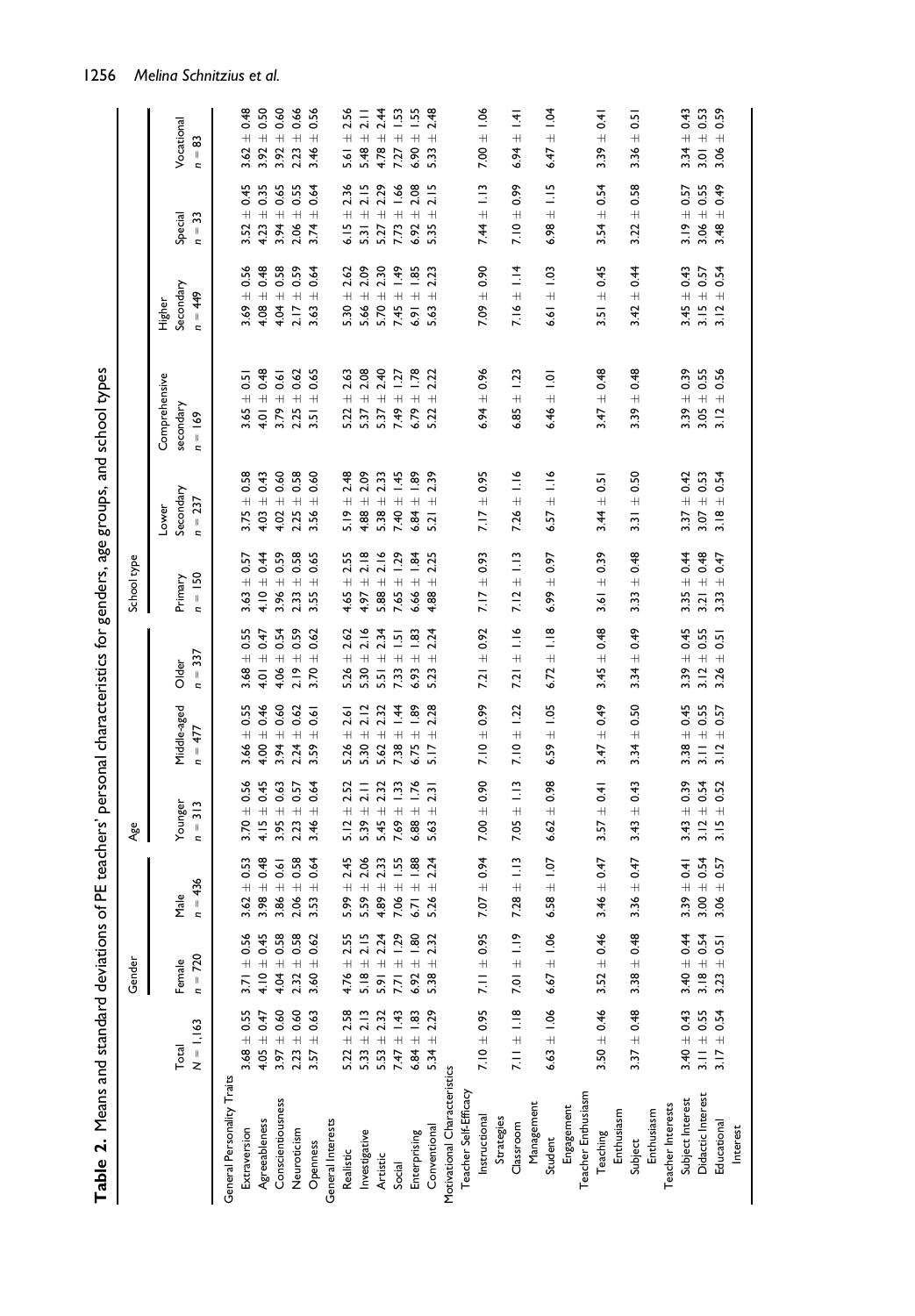|                              | Gender            |          |               |                                                     | Age      |          |       |                               | School type              |                |      |                                                                                                |
|------------------------------|-------------------|----------|---------------|-----------------------------------------------------|----------|----------|-------|-------------------------------|--------------------------|----------------|------|------------------------------------------------------------------------------------------------|
|                              | $\mathbf{a}$      | $\eta^2$ | щ             | Post-hoc                                            | $\Delta$ | $\eta^2$ | Щ     |                               | $\overline{\phantom{a}}$ | $\eta^2$       | Щ    | Post-hoc                                                                                       |
| General Personality Traits   |                   |          | 7.56          |                                                     | 80       | S        | 2.78  |                               | δá                       | S              | 1.92 |                                                                                                |
| Extraversion                 |                   | ई व व    | 5.87          | ε<br>$\stackrel{\wedge}{\cdot}$                     |          |          |       |                               |                          |                |      |                                                                                                |
| Agreeableness                |                   |          | 0.82          | ε<br>$\stackrel{\wedge}{\cdot}$                     | $-001$   | S        | 9.56  | $y > m-a$                     | 026                      | ਼              | 2.55 | $\frac{1}{\wedge}$<br>n                                                                        |
| Conscientiousness            | < 001             | S        | 8.2           | Ε<br>$\stackrel{\wedge}{\cdot}$                     |          |          |       | $\circ$<br>$\hat{\mathbf{y}}$ | 005                      | S              | 3.41 | უ<br>$\leq$                                                                                    |
| Neuroticism                  | $\overline{5}$    | इं       | 44.16         | Ε<br>$\stackrel{\wedge}{\cdot}$                     |          |          |       |                               |                          |                |      | hs > cs                                                                                        |
| Openness                     |                   |          |               |                                                     | $-0.001$ | S        | 10.72 | $m-a > y$                     |                          |                |      |                                                                                                |
|                              |                   |          |               |                                                     |          |          |       | $\mathsf{S}\times\mathsf{S}$  |                          |                |      |                                                                                                |
| General Interests            |                   |          | 197           |                                                     |          |          |       |                               |                          |                |      |                                                                                                |
| Realistic                    |                   |          | 44.89         | $\frac{1}{2}$                                       |          |          |       |                               |                          |                |      |                                                                                                |
| Investigative                |                   |          | 7.88<br>37.95 | m > f                                               |          |          |       |                               |                          |                |      |                                                                                                |
| Artistic                     |                   |          |               | $\begin{array}{c} \epsilon \\ \epsilon \end{array}$ |          |          |       |                               |                          |                |      |                                                                                                |
| Social                       | 60000000000000000 | 55558    | 46.04         | f > m                                               |          |          |       |                               |                          |                |      |                                                                                                |
| Enterprising                 |                   |          |               |                                                     |          |          |       |                               |                          |                |      |                                                                                                |
| Conventional                 |                   |          |               |                                                     |          |          |       |                               |                          |                |      |                                                                                                |
| Motivational Characteristics | $\overline{5}$    | 3        | 3.75          |                                                     |          |          |       |                               | $-0.001$                 |                | 2.53 |                                                                                                |
| Teacher Self-Efficacy        |                   |          |               |                                                     |          |          |       |                               |                          |                |      |                                                                                                |
| Instructional Strategies     |                   |          |               |                                                     |          |          |       |                               |                          |                |      |                                                                                                |
| Classroom Management         | $\frac{1}{2}$     | S        | 14.80         | m > f                                               |          |          |       |                               | $-005$                   | S S            | 3.35 | უ<br>Λ<br><u>ی</u>                                                                             |
| Student Engagement           |                   |          |               |                                                     |          |          |       |                               |                          |                | 4.85 | $\overline{\mathbf{v}}$<br>$\begin{array}{ccc} \wedge & \wedge \\ \Delta & \Delta \end{array}$ |
|                              |                   |          |               |                                                     |          |          |       |                               |                          |                |      | უ                                                                                              |
|                              |                   |          |               |                                                     |          |          |       |                               |                          |                |      | ؿ<br>$\stackrel{\wedge}{\mathtt{a}}$                                                           |
|                              |                   |          |               |                                                     |          |          |       |                               |                          |                |      | $\overline{\phantom{1}}$<br>Λ<br>$\sim$                                                        |
| Teacher Enthusiasm           |                   |          |               |                                                     |          |          |       |                               |                          |                |      |                                                                                                |
| Teaching Enthusiasm          |                   |          |               |                                                     |          |          |       |                               | $\frac{1}{2}$            | $\overline{Q}$ | 2.78 | ౨<br>$\begin{array}{ccc}\n\wedge & \wedge \\ \Delta & \Delta\n\end{array}$                     |
|                              |                   |          |               |                                                     |          |          |       |                               |                          |                |      | >                                                                                              |
|                              |                   |          |               |                                                     |          |          |       |                               |                          |                |      |                                                                                                |

Continued Continued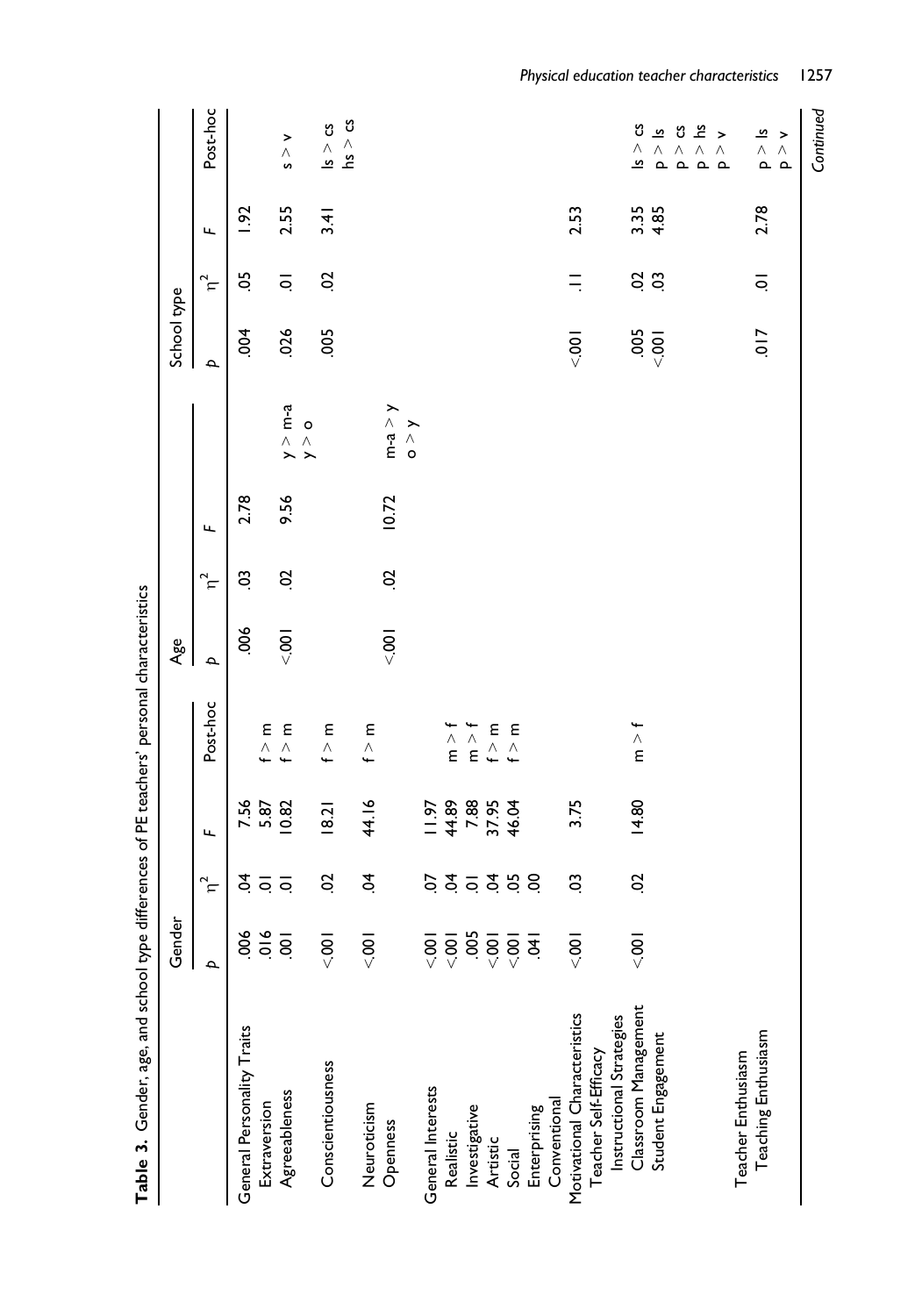|                                                                                                                                                  | Gender         |         |                |                                                                                                               | Age |  | School type                  |        |      |                                                                   |
|--------------------------------------------------------------------------------------------------------------------------------------------------|----------------|---------|----------------|---------------------------------------------------------------------------------------------------------------|-----|--|------------------------------|--------|------|-------------------------------------------------------------------|
|                                                                                                                                                  | $\overline{a}$ |         |                | Post-hoc                                                                                                      |     |  |                              |        |      | Post-hoc                                                          |
| Educational Interest<br>Subject Enthusiasm<br>Didactic Interest<br>Subject Interest<br>Teacher Interests                                         | $80 -$<br>ನ್ಗ  | Sö<br>S | 18.03<br>17.59 | $\begin{array}{c} \epsilon \\ \epsilon \end{array}$<br>$\begin{array}{c} \epsilon \\ \epsilon \\ \end{array}$ |     |  | $\frac{1}{2}$<br>$rac{1}{2}$ | S<br>S | 5.48 | $P > \mu$ s<br>ວ <c<br><math>\geq</math> <math>\geq</math></c<br> |
| Note. $p < 05$ = significant differences; $\eta^2$ = effect sizes; F = ratios of variances; Post-hoc = results of pairwise multiple comparisons. |                |         |                |                                                                                                               |     |  |                              |        |      | s > 1<br>$s > c$ s<br>$\frac{s}{s}$<br>$\frac{2}{3}$              |

cs = comprehensive secondary; f = female; hs = higher secondary; ls = lower secondary; m = male; m-a = middle-aged; o = older; p = primary; s = special;

 $v =$  vocational;  $y =$  younger.  $v = vocational; y = yourger.$ 

Table 3. (Continued)

Table 3. (Continued)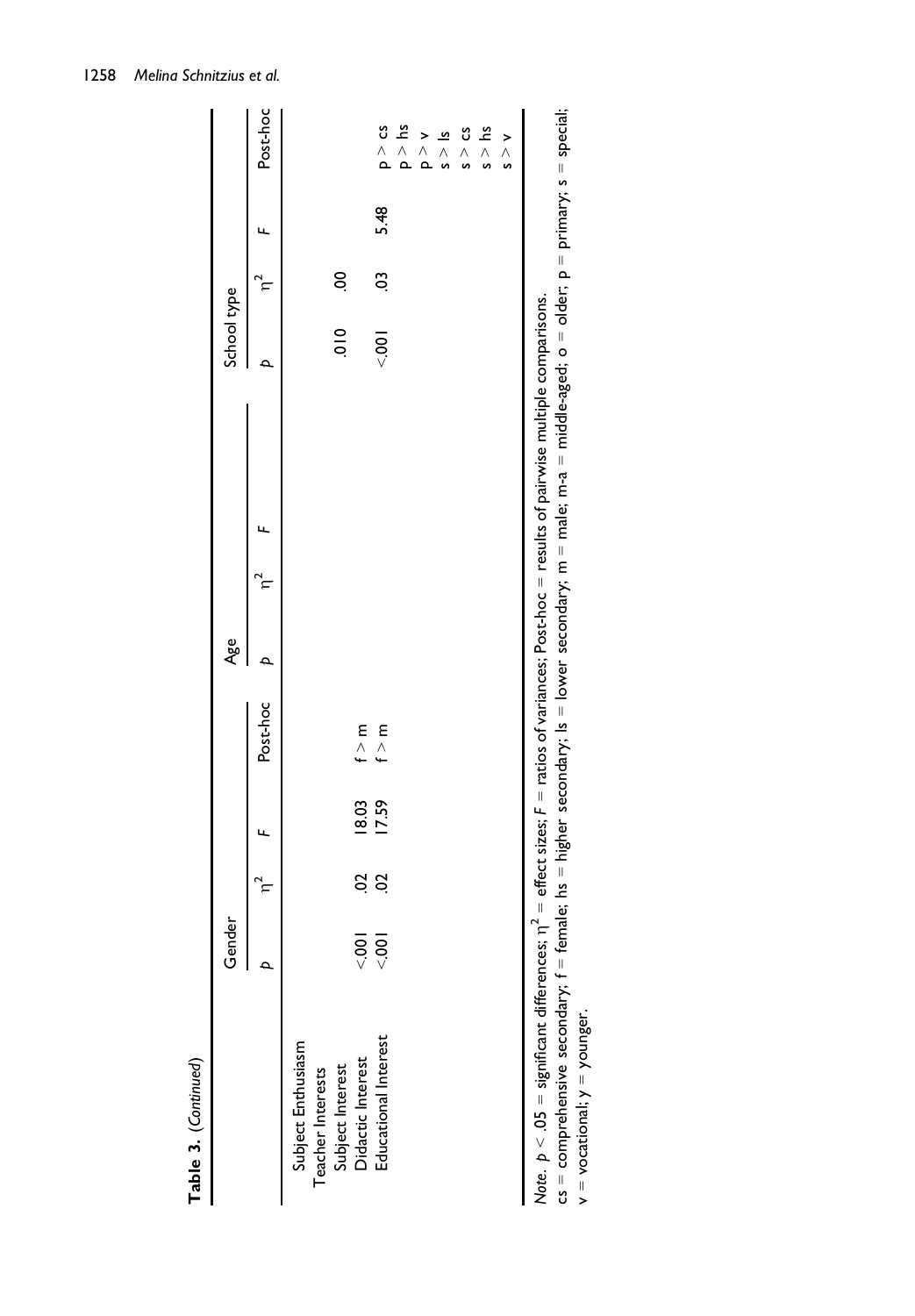significantly more conscientious than colleagues in comprehensive secondary school. Lower secondary school PE teachers felt more competent in Classroom Management compared to comprehensive secondary school PE teachers  $(95\% \text{ CI } [-0.79, -0.04])$ . Primary school PE teachers felt more competent in Student Engagement in comparison to lower secondary (95% CI [0.08, 0.75]), comprehensive secondary (95% CI  $[-0.87,$  $-0.19$ ]), higher secondary (95% CI [0.09, 0.65]), and vocational school PE teachers (95%) CI [0.32, 0.16]). Primary school PE teachers revealed significantly more Teaching Enthusiasm than lower secondary (95% CI [0.03, 0.31]) and vocational school colleagues (95% CI  $[-0.40, -0.05]$ ). Primary school PE teachers revealed more *Educational Interest* than comprehensive secondary (95% CI  $[-0.38, -0.03]$ ), higher secondary (95% CI  $[0.07,$ 0.35]), and vocational school PE teachers (95% CI  $[-0.51, -0.03]$ ). Special school PE teachers were more interested in educational aspects in comparison to comprehensive secondary (95% CI [0.01, 0.61]), lower secondary (95% CI [0.04, 0.69]), higher secondary (95% CI [0.08, 0.65]), and vocational school colleagues (95% CI [0.08, 0.77]).

Overall, gender showed multivariate differences in all MANOVA models whereas age only showed multivariate differences in one model. Considering the individual factors' dimensions, gender revealed the most univariate differences, especially considering General Personality Traits and General Interests. School types however revealed the most univariate differences in Motivational Characteristics.

### **Discussion**

Our aim was to describe PE teachers by their configuration of personal characteristics and accompanied gender, age, and school type differences. Results indicate that PE teachers are rather agreeable but little neurotic. They are mostly interested in Social and Entrepreneurial tasks, feel especially competent in Instructional Strategies and Classroom Management, are very enthusiastic regarding their profession, and interested in the subject PE. Genders differed distinctly, especially considering rather stable General Personality Traits and General Interests. Age groups revealed the least differences whereas PE teachers of different school types differed especially in less stable Motivational Characteristics.PE teachers' configuration of personal characteristics.

#### General Personality Traits

Physical education teachers in our sample reveal higher scores on Extraversion, Agreeableness, and Conscientiousness and lower scores on Neuroticism and Openness in comparison to a [ANONYMIZED] population norm sample (Rammstedt, Danner, Soto, & John, 2018). In comparison to teacher samples from the United States (Rockoff, Jacob, Kane, & Staiger, 2011), Australia (Kim, Dar-Nimrod, & MacCann, 2017), and Serbia (Djigic, 2018), our PE teacher sample obtains similar scores on Extraversion, Agreeableness, and Conscientiousness but lower scores on Neuroticism and Openness. Aware of the fact that cultural differences might have an impact on the results, these comparisons indicate that teachers in general obtain a teacher-specific configuration of the Big Five personality traits Extraversion, Agreeableness, and Conscientiousness. PE teachers in particular stand out due to their lower Neuroticism and Openness. Low Neuroticism is often understood as emotional stability, which has been shown to correlate negatively with teacher mood (Berkovich & Eyal, 2019), teacher burnout, and positively with, for example teacher effectiveness, student achievement (Kell, 2019), or student performance self-efficacy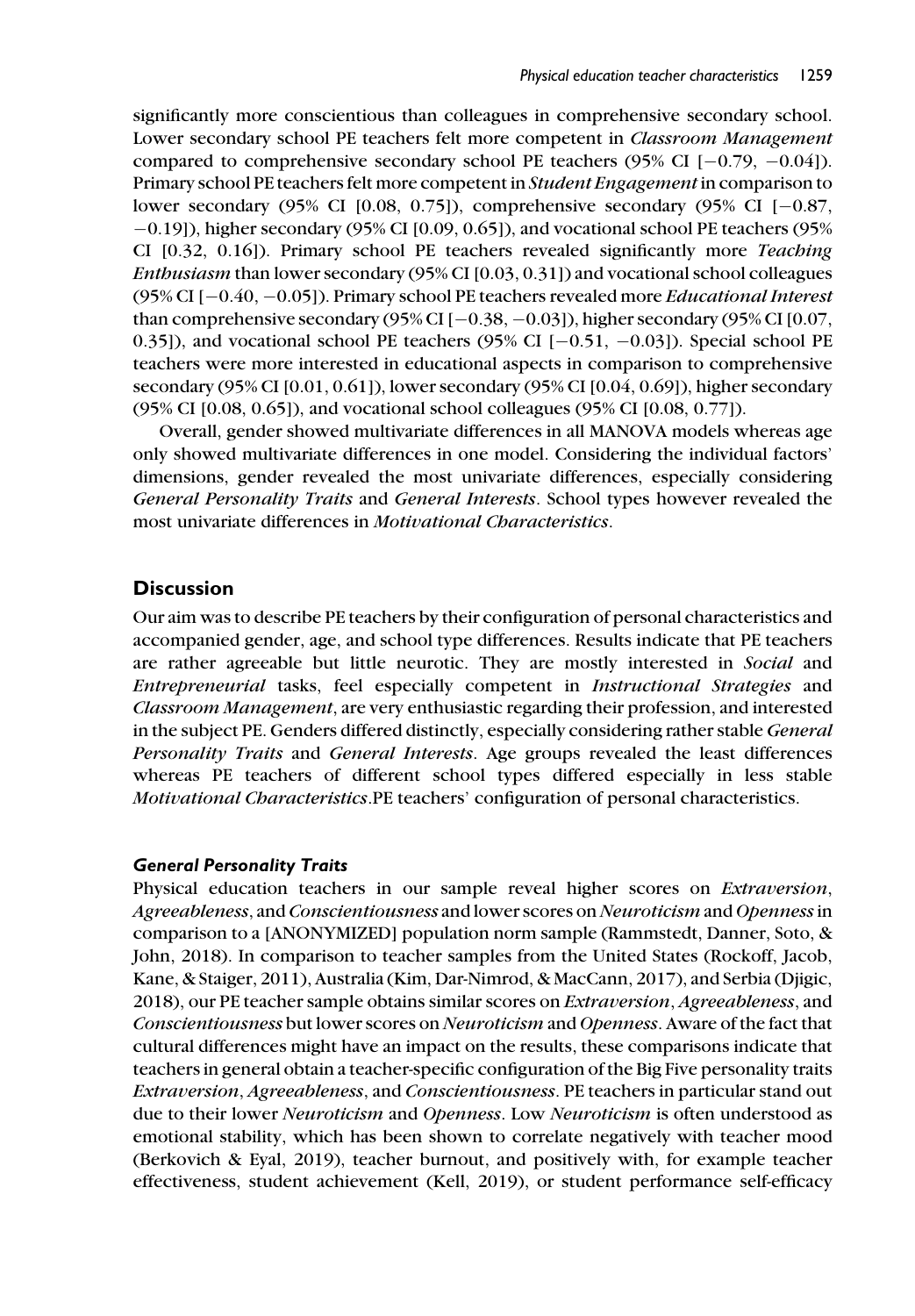(Kim et al., 2017). Emotional stability in turn indicates teaching behaviour that conveys security, facilitates establishing trust, and obtains higher stress resistance (John et al., 2008; Mount, Barrick, & Stewart, 1998). Emotional stability seems particularly relevant in PE lessons, for example because of diverse learning environments with often unclear outcomes, which require intensive interaction or trust between teachers and students. Further, higher stress resistance might be conducive to adapt to PE's context conditions, for example implying increased noise levels or voice impact (König, 2008).

The detected gender differences and accompanied effects across the five domains are in line with previous research and considered typical (Rammstedt, Kemper, Klein, Beierlein, & Kovaleva, 2013; Weisberg, Deyoung, & Hirsh, 2011). Female PE teachers' higher Extraversion and Conscientiousness indicate on the one hand that they might be especially attracted to the teaching profession and prone to perform well in the educational context. Especially Extraversion and Conscientiousness have been shown to positively influence their own (Kim et al., 2019; Scheepers, Lombarts, van Aken, Heineman, & Arah, 2014) as well as their students' performance (Kokkinos, Panayiotou, & Davazoglou, 2005). On the other hand, female PE teachers might put more time, effort, and because of their higher Agreeableness also emotions into their professional routine. Further, female PE teachers are less satisfied with, for example resources, recognition at work, capabilities as well as their quality of work (Mäkelä, 2014). Consequently, female PE teachers' pronounced emotionality, lower satisfaction with personal competencies and higher Neuroticism, seems to indicate a higher burnout risk (Kim et al., 2019; Zawadzka, Kościelniak, & Zalewska, 2018).

Younger PE teachers' higher score on *Agreeableness* and middle-aged as well as older PE teachers' higher scores on Openness are contrary to age differences detected in earlier studies with a German and an English population norm sample (Donnellan & Lucas, 2008). Younger PE teachers appear more empathetic, thoughtful, and trustful in comparison to their older colleagues, which in turn seem to be more aesthetically sensitive, curious, and creative. PE's contextual requirements and accompanied personal demands, which potentially develop with teaching experience, might explain differences on Agreeableness. Lower Openness scores, in our sample in general and among young PE teachers in particular, might be explicable with the items' phrasing, following a Big Five typical narrow consideration of Openness - embracing aesthetic sensitivity, intellectual curiosity, and creative imagination. PE teachers, in comparison to other professions, might less embody this intellectually oriented Openness understanding. Overall, we found very few significant age as well as school type differences. This speaks again for a PE teacher-specific configuration of General Personality Traits, which is unaffected by their setting specialization and characterizes them as distinct group of teachers that requires targeted consideration.

### General Interests

Our sample obtains a SEA interest profile (Holland, 1966) and therefore strongest interest in Social (S) followed by *Enterprising* (E) and *Artistic* (A) tasks. This differs only slightly from the SAE profile, which has been shown, for example in the teacher take out of Holland's (1966) original sample, Bergmann's (2003) Austrian primary school teacher– student sample, Swanson's (2008, 2012) samples of language teachers in the United States and Canada as well as Kaub, Karbach, Spinath, and Brünken's (2016) arts and language teacher sample in Germany. The SAE profile is typical for the teaching profession. Pronounced interest in Social (S), *Enterprising* (E), and *Artistic* (A) tasks is further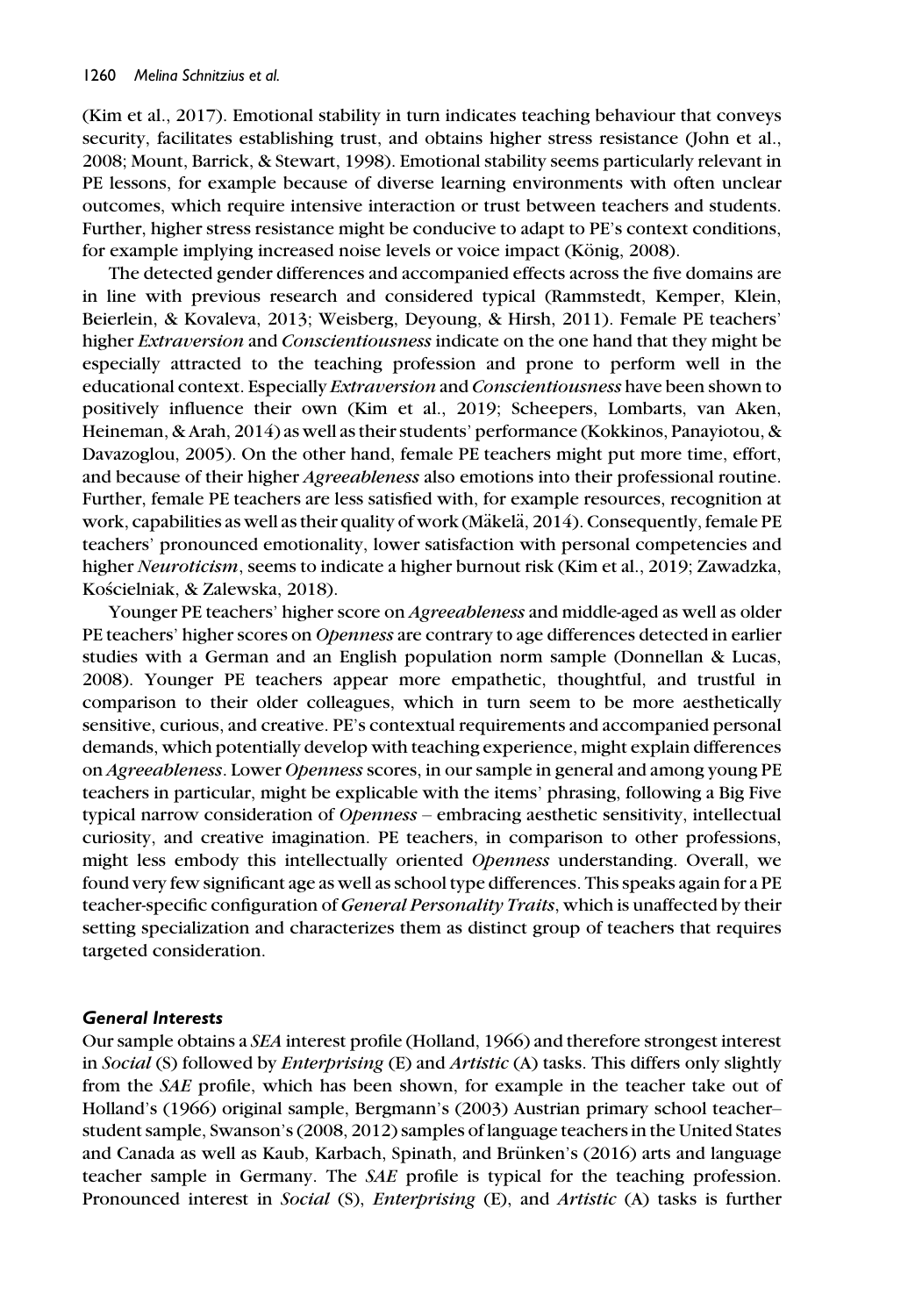positively related to teachers' efficacy and retention (Swanson, 2012). Klassen et al., (2018) identified organization – in Holland's (1966) interest theory depicted in the Enterprising (E) domain – as universally essential non-cognitive teacher attribute. Enterprising (E) interests are beneficial for a teacher's task to lead and bring students to achieve set goals within the educational mandate. Our sample's pronounced Enterprising (E) interest within their SEA profile speaks for their effectiveness, retention, and by this, lower burnout risk, which again seems favourable considering PE's inherent context conditions The Enterprising (E) interest might particularly suit PE's subject specialty and accompanied requirements, for example high level of organization, management, and supervision.

Female PE teachers' higher scores on *Social* (S) and *Artistic* (A) suggest that – similar to their results on the Big Five – considering their personality they are more inclined to the teaching profession with its typical SAE profile than male PE teachers (SER profile) are. Females in turn might flourish more in this environment. Males' higher interest in Realistic (R) and Investigative (I) tasks implies their interest in teaching practical–technical or investigative-oriented lesson units. The detected differences within our PE teacher sample might explain the predominance of female teachers in primary school (UNESCO Institute for Statistics, 2020), where educational and social, but also artistic and creative tasks are more in the focus than, for example technical or knowledge related investigative tasks.

While Holland's (1966) individual interest dimensions do not differ between age groups in our PE teacher sample, profiles do. Middle-aged and older PE teachers obtain a more teacher-typical interest profile (SEA), whereas younger colleagues (SEC profile) attribute more interest to Conventional (C) tasks (preferring structure and order) than to Artistic (A) tasks. Younger PE teachers might feel more secure and benefit from following clear structures (Greenberg & LoBianco, 2019) because of their lack of experience. The fact that individual interest dimensions do not differ between school types matches Brudnik's (2007) results as well as Holland's (1966) theory in general. Holland (1966) broadly defines professional environments: The profession teaching depicts a professional environment and by this attracts people with certain interest orientations, but not the specific school type.

#### Motivational characteristics

#### Teacher self-efficacy

Compared to Pfitzner-Eden's (2016) sample of advanced preservice teachers, PE teachers in our sample score higher on *Instructional Strategies* and *Classroom Management* but similar on *Student Engagement*. Our sample's distribution among the three dimensions is in line with Klassen et al.'s (2009) results of teachers from six different countries. Pfitzner-Eden's (2016) and Ma and Cavanagh's (2018) preservice or student–teacher samples however reveal lower values on Classroom Management in comparison to Instructional Strategies and Student Engagement. The fact that student–teacher samples differ from our sample and from other teacher samples, underlines Martin, McCaughtry, Kulinna, and Cothran's (2009) finding that Teacher Self-Efficacy is influenced by experience and therefore developable.

The comparisons further point out that over all teacher samples, among the three Teacher Self-Efficacy dimensions, teachers feel the least competent regarding Student Engagement. Possible reasons could be Student Engagement's dependency on the students, which might influence teachers' competence experience and estimation.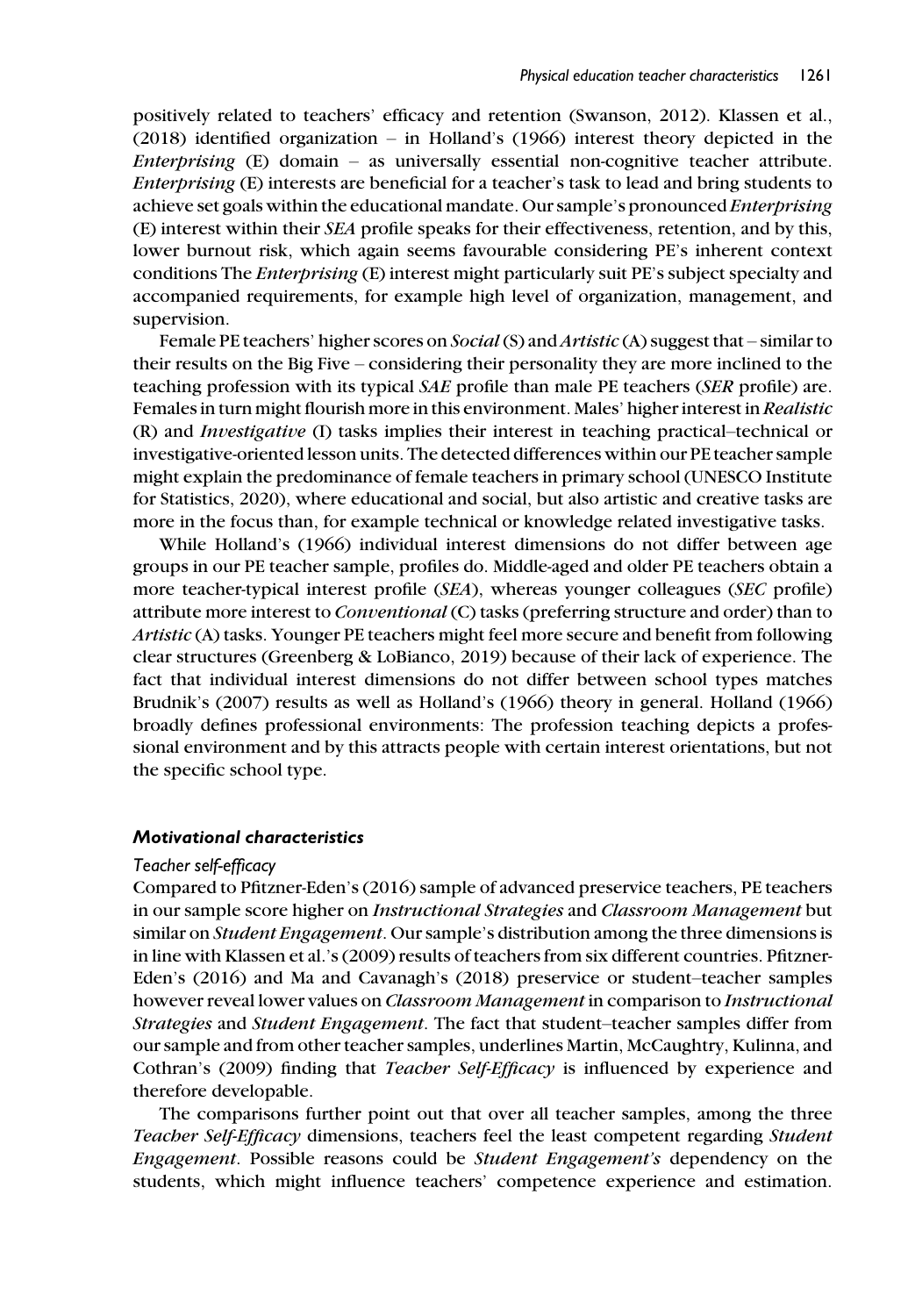Student Engagement is not so much favoured by experience but by the students' characteristics, for example their motives to be physically active or their motivational alignment. This assumption might also explain accompanied school type differences. Primary school PE teachers, for example feel more competent in Student Engagement. They face a student group that is generally easier to please and more motivated towards school or learning in general and school PE or activity in particular (Ntoumanis, Barkoukis, & Thøgersen-Ntoumani, 2009). Therefore, primary school teachers might find it even easier to engage students in their lessons and by this also motivate them for lifelong physical activity – part one of PE's aims.

Further, Classroom Management competence is closely related to the promotion of a learning enhancing classroom climate. This in turn positively influences student development (Jennings & Greenberg, 2009) and by this contributes to part two of PE's aims. Our results indicate that Classroom Management is more pronounced in males who possibly have a stricter teaching style. Classroom Managementis further more demanded as well as difficult at comprehensive secondary schools with rather heterogeneous student groups.

#### Teacher enthusiasm

Our sample's Subject Enthusiasm is comparable to Kunter et al.'s (2008) math teacher sample – both samples reveal higher values than Mahler, Großschedl, and Harms's (2017) sample of secondary school biology teachers. Our results speak for PE teachers' generally high affiliation with their subject. This seems to be essential to achieve PE's aims, especially to engage previously non-active students.

Furthermore, our sample's *Teaching Enthusiasm* is similar to German secondary school homeroom teachers' (Aldrup, Klusmann, Lüdtke, Göllner, & Trautwein, 2018) and German preservice teachers' (Holzberger, Kunter, & Philipp, 2016) Teaching Enthusi*asm.* Burić and Moè's (2020) sample of Croatian high-school teachers of different subjects revealed higher *Teaching Enthusiasm* than our sample whereas Kunter, Klusmann, et al., (2013), Kunter et al., (2008) samples of math teachers and Mahler et al.'s (2017) sample of secondary school biology teachers obtained less *Teaching Enthusiasm*. PE teachers' high Teaching Enthusiasm might be because of the close interaction with their students, along with students' enthusiasm for the subject in general as well as their excitement during the lesson in particular. After all, PE is still a very popular school subject (Cárcamo, 2012).

Comparing both interest dimensions, our sample, Mahler et al.'s (2017) and Lazarides et al.'s (2018) sample revealed higher scores on Teaching Enthusiasm than Subject Enthusiasm. Our sample's high Teaching Enthusiasm seems beneficial as especially for Teaching Enthusiasm positive relationships with student enjoyment (Kunter, Klusmann, et al., 2013) and their learning progress (Kunter et al., 2011) have been shown. Primary school PE teachers obtain especially high *Teaching Enthusiasm*, which matches primary school's focus on educational aspects.

#### Teacher interests

Our sample's Subject Interest is higher than the Subject Interest of Schiefele et al.'s (2013) sample of teachers from different school types and Schiefele and Schaffner's (2015) primary school teacher sample. Kunter et al., (2011) described Subject Interest as topicrelated and therefore, because of curricular requirements, for example less applicable in lesson planning. PE teachers' relatively high interest in the subject PE is a good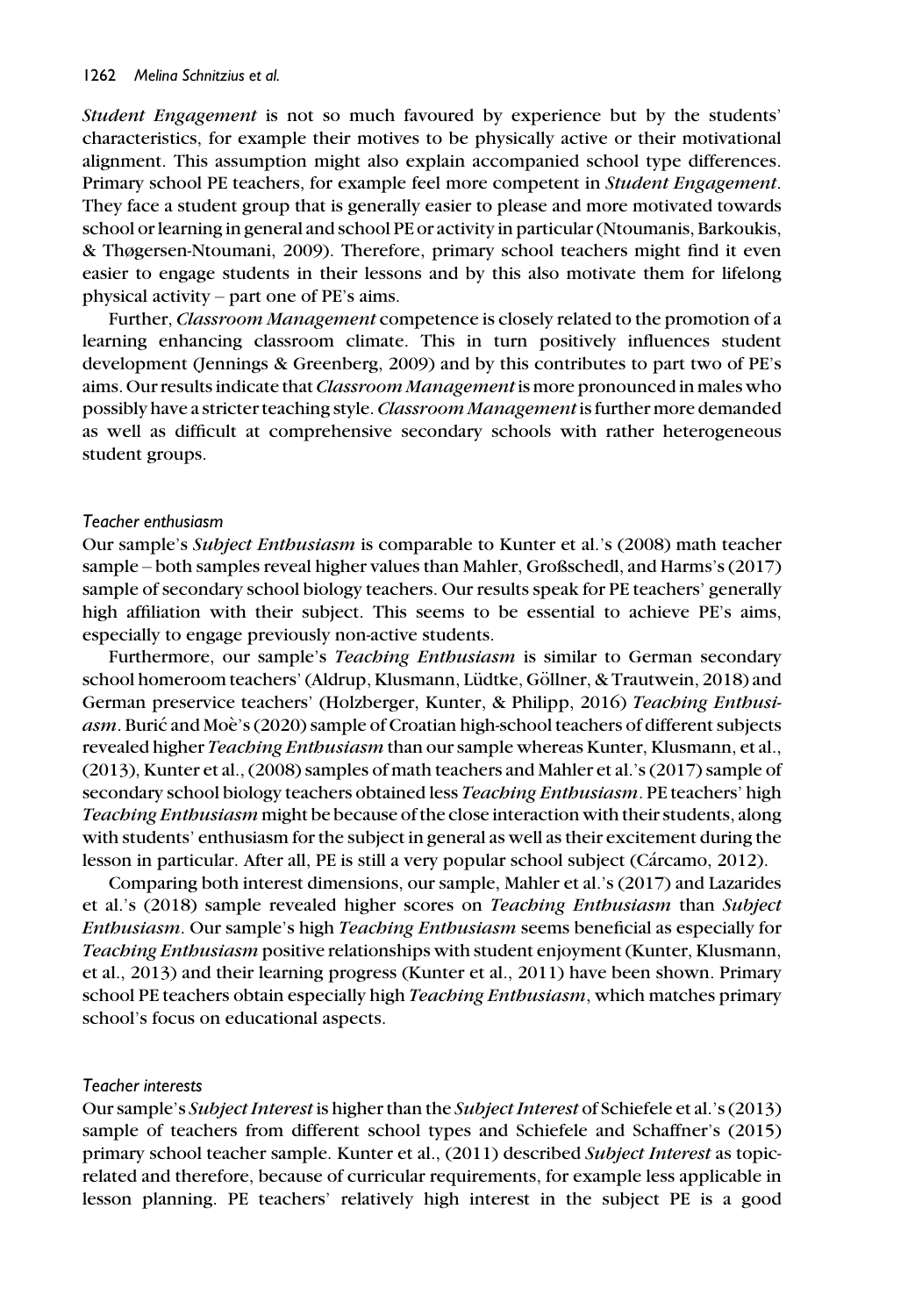prerequisite and basis to build on when developing more task-related aspects in the daily teaching routine.

Our sample's Didactic Interest is similar to Schiefele et al.'s (2013) sample and Retelsdorf, Butler, Streblow, and Schiefele's (2010) German teacher sample, but lower than the Israeli sample in Retelsdorf et al.'s (2010) sample and Schiefele and Schaffner's (2015) German primary school teacher sample. PE teachers also reveal slightly lower Educational Interest in comparison to Schiefele et al.'s (2013) and Schiefele and Schaffner's (2015) sample. Overall, differences to other teacher samples, especially regarding Didactic and Educational Interest are rather small and indicate a professionally uniform interest configuration with similar values on all three dimensions.

Female PE teachers' higher *Didactic* and *Educational Interest* possibly also explains the higher proportion of women in (1) primary schools (UNESCO Institute for Statistics, 2020), which might suit their interest orientations more than other school types, and (2) voluntary teacher professional training, as they generally strive to develop their competencies. However, male PE teachers might be generally more confident and therefore feel less need for professional development. This assumption matches Mäkelä's (2014) findings highlighting that male PE teachers are more satisfied with, for example their capabilities and quality of work than female colleagues. Primary and special school teachers' distinctly different Educational Interest in relation to most of the other school types highlights the schools' special requirements and accompanied tasks, for example the importance of the educational aspect and personal work with the students. This result matches their pronounced Teaching Enthusiasm and further implies that special personalities choose to work in these environments – matching their personal needs and professional interests.

Overall, comparisons have highlighted (1) the viability of *Motivational Character*istics and (2) a rather teaching-specific manifestation with similar results for different teacher groups. In summary, PE teachers of different school types differ more regarding their Motivational Characteristics than their General Personality Traits and General Interests. This underlines the abovementioned assumption that PE teachers, regardless of their school type, on the one hand have a typical constellation of stable general characteristics. On the other hand, they differ regarding *Motivational Characteristics*, which are developable during their career in order to match the chosen professional setting.

#### Practical implications

1. Making use of what is out there: Personal resources for effective PE teaching

#### Personality questionnaires in study selection and job application procedures

General Personality Traits, General Interests, and Teacher Enthusiasm questionnaires can support students' choice of studies. On the one hand, questionnaire results can clarify their fit with the teaching profession in general. On the other hand, such measurements can guide their decision for a subject specialization within the teaching degree. Particularly, Subject Enthusiasm's items adapted to the available subject specialization option (e.g. PE) with a reflection upon the results, can further guide prospective candidates in their decision for a subject. Researchers in Australia and the UK (Bowles, Hattie, Dinham, Scull, & Clinton, 2014; Rose, English, & Finney, 2014) have proposed to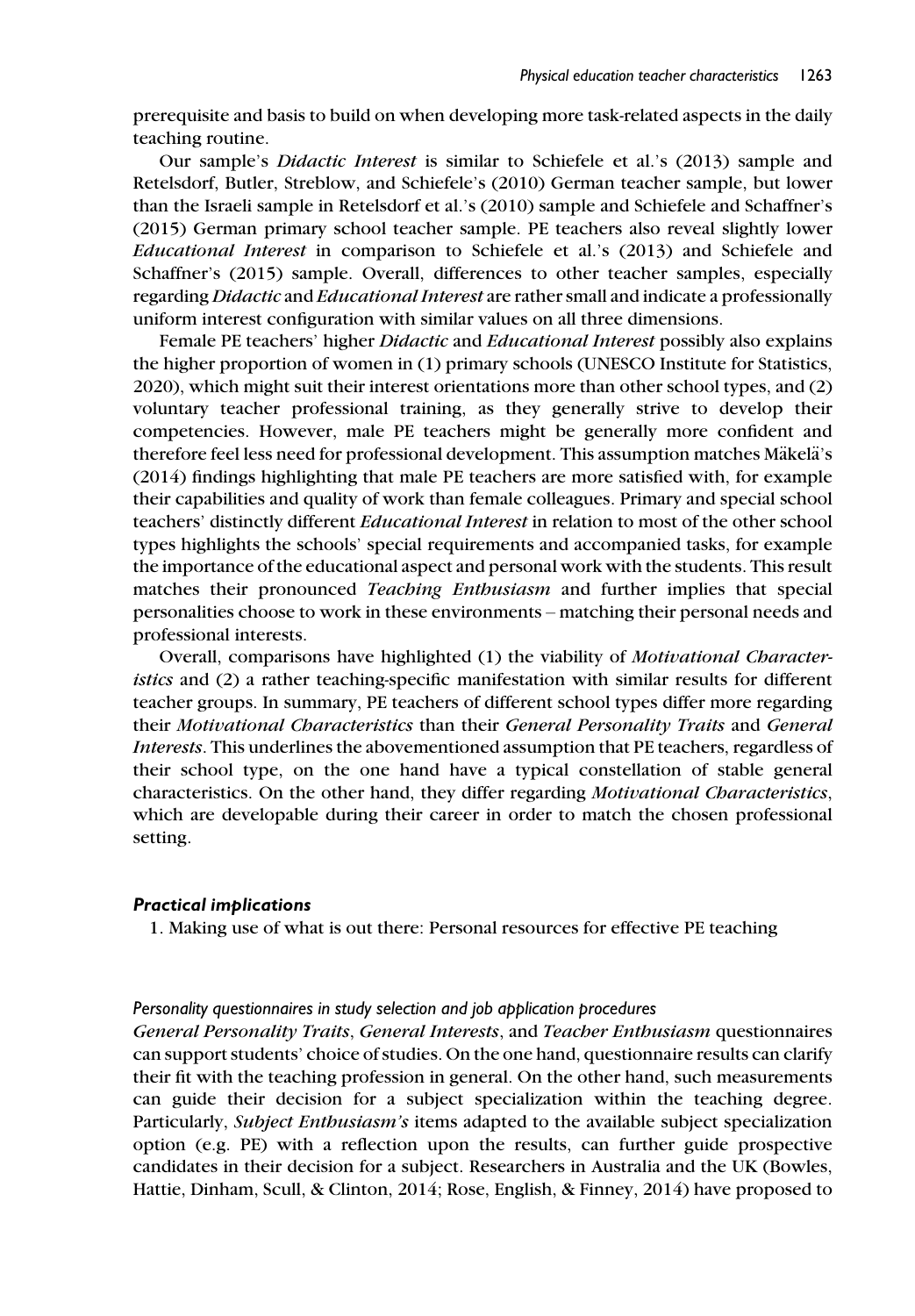include personal characteristics measurements in the teacher application process. Guiding the decision for the teaching profession in order to achieve a fit between the applicants' personal resources and professional demands seems relevant in order to decrease teacher burnout and increase the longevity in the profession. This process further clarifies personal suitability in general and job-related strengths or weaknesses in particular. Guiding the decision for the subject PE or a certain school type seems relevant to increase PE teachers' effectiveness. On a critical side, applying personality questionnaires in student selection processes possibly does not do justice to General Personality Traits' culture specificity and by this might imply discrimination (Berkovich & Eyal, 2019). Further, they should probably solely serve as orientation in the light of the fact that there are beneficial configurations of personal characteristics but no ideal teacher personality type (Weinert & Helmke, 1996).

### Different gender – different chances for PE?

The amount of gender differences within PE teachers' personal characteristics implies that it is beneficial to adapt teaching to the individual resources. Agreeableness' positive impact on student-reported teacher personal support (Kim & MacCann, 2017) can, for example explicitly, be useful in lesson sequences that require teacher–student interactions. Here, male PE teachers could benefit from reflecting consciously on their planned and conducted actions because of their lower Agreeableness values. Further, female PE teachers might have to consider their Conscientiousness configuration when planning and giving lessons as PE often demands flexibility in teaching. Female PE teachers' higher *Neuroticism* can be an indicator for them to think of  $(1)$  how they successfully deal with and prevent work-related stress – also in relation to their higher *Extraversion* – and  $(2)$ how they can assure security and trust in their lessons so that their rather low emotional stability does not affect the students' perception in the lesson. Male PE teachers' pronounced Classroom Management competence and lower Extraversion suggest that they embody less activity but authority. Therefore, they might feel especially comfortable when giving responsibility to their students, for example in student-centred lesson units. Overall, PE teachers should be encouraged to reflect on and make use of their personrelated strengths when teaching.

#### Sharing competencies

Further, PE teachers should be aware of their personality's impact on teaching outcomes and accompanied differences, which our study highlighted. PE teachers have to apply this knowledge successfully in their teaching behaviour and, if possible, share their competencies with colleagues. Teachers with a higher interest in Realistic  $(R)$  – practical-technical – tasks can support colleagues with different interests and competencies, for example in Social (S), Didactic and Educational aspects, and vice versa. Lower Neuroticism and higher Classroom Management and accompanied teaching behaviour, which conveys security and trust, speak for competence in teaching risk-oriented lessons. PE teachers who are less confident in this regard can, for example observe and exchange experiences with colleagues obtaining a more favourable configuration of these dimensions. Additionally, age differences on Big Five Agreeableness and Openness can be considered when sharing competencies. Younger PE teachers with pronounced Agreeableness might feel more competent in teaching student groups which particularly require understanding and gentle behaviour, and share strategies in this regard. Older PE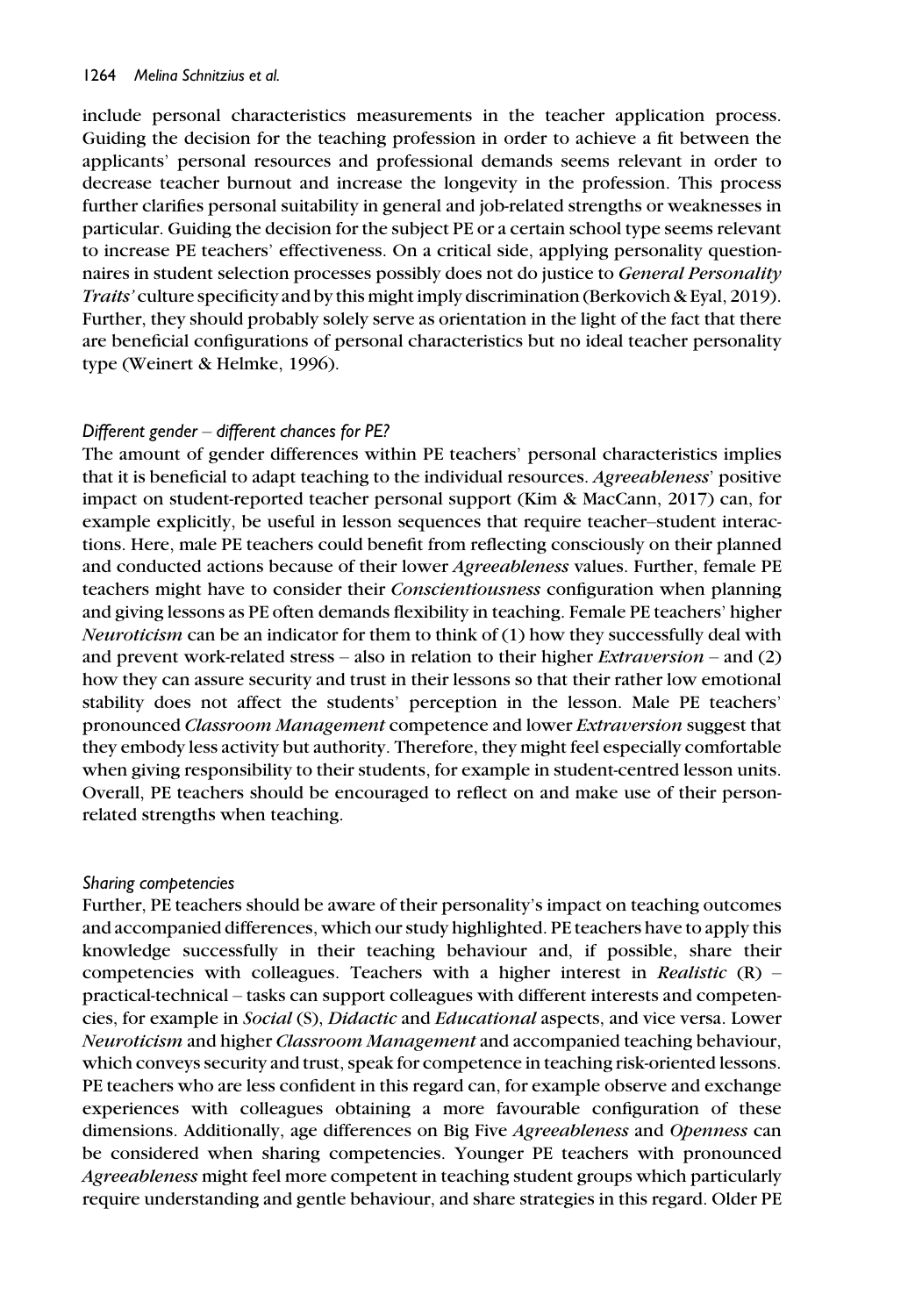teachers' greater Openness may prove beneficial, as they seem especially interested in new ideas both, from colleagues and students, and in turn share this new-gained knowledge. Already Macdonald (1999) has highlighted that PE teachers of different career stages differ and profit from each other: Experienced PE teachers' professional satisfaction, for example can positively affect their colleagues. Mäkelä and Whipp (2015) further highlight the relevance of personal development for successful collaboration between colleagues – for example younger and more experienced PE teachers –, which in turn positively impacts their quality of work-life and by this their satisfaction as well as PE's quality in general. Whipp and Pengelley (2016) support this relevance by showing the influence of collegial mentoring on personal and professional skills of PE teachers of different career stages. By sharing their competencies, PE teachers can play to their strengths and cooperate in order to be successful together but also protect their individual resources.

2. Developing of what is out there: Personal resources for professional progress

### Adaptations to PE teacher education

Woods and Lynn (2014) have highlighted the relevance of individual dispositions as well as professional preparation programmes for PE teachers' career progression in general or their professional and personal skills, for example self-efficacy, in particular. Teacher Self-Efficacy beliefs can especially be shaped early in a teacher's career and can impact teaching quality at an early stage (Huber, Fruth, Avila-John, & López Ramírez, 2016; Tschannen-Moran & Hoy, 2007). Therefore, especially our results regarding Teacher Self-Efficacy can affect PE teacher education at university. The detected gender differences might, for example speak for differentiating between genders in PE teacher education or at least know about differences and include this knowledge in the programme design. PE teacher education could, for example offer Classroom Management competence training or stress-coping classes to students who feel the need for further training in this regard. Applicable strategies to practise and improve Classroom Management should be made available early in the studies and practised, for example in teaching work experiences in school. This allows to orient the strategies towards the schools' conditions and requirements (Mahler et al., 2017), for example particularly heterogeneous student groups in comprehensive secondary schools. PE teacher education is further the right phase to trigger Didactic and Educational Interest. Thereunder, teacher educators should aim to offer courses that also attract male students by highlighting the practical relevance of didactical and educational aspects for their teaching career. Detected school type differences confirm the mostly separate training of PE teacher–students specializing in different school types. Further, differences between the examined groups highlight the necessity for PE teacher education as well as professional development programmes to facilitate versatile experiences (O'Sullivan, 2006), which prepare different personalities of PE teachers with diverse experiences for varying student groups. Additionally, it is important that offered experiences and applied teaching strategies in PE teacher education are based on practical experiences from in-service PE teachers (Richards, Gaudreault, & Woods, 2016) and purposefully implemented in order to actually achieve change within PE student–teachers' beliefs and actions. This requires curricula, which include the abovementioned strategies, as well as PE teacher educators, which consciously communicate the curricula's specifications and set an example of successful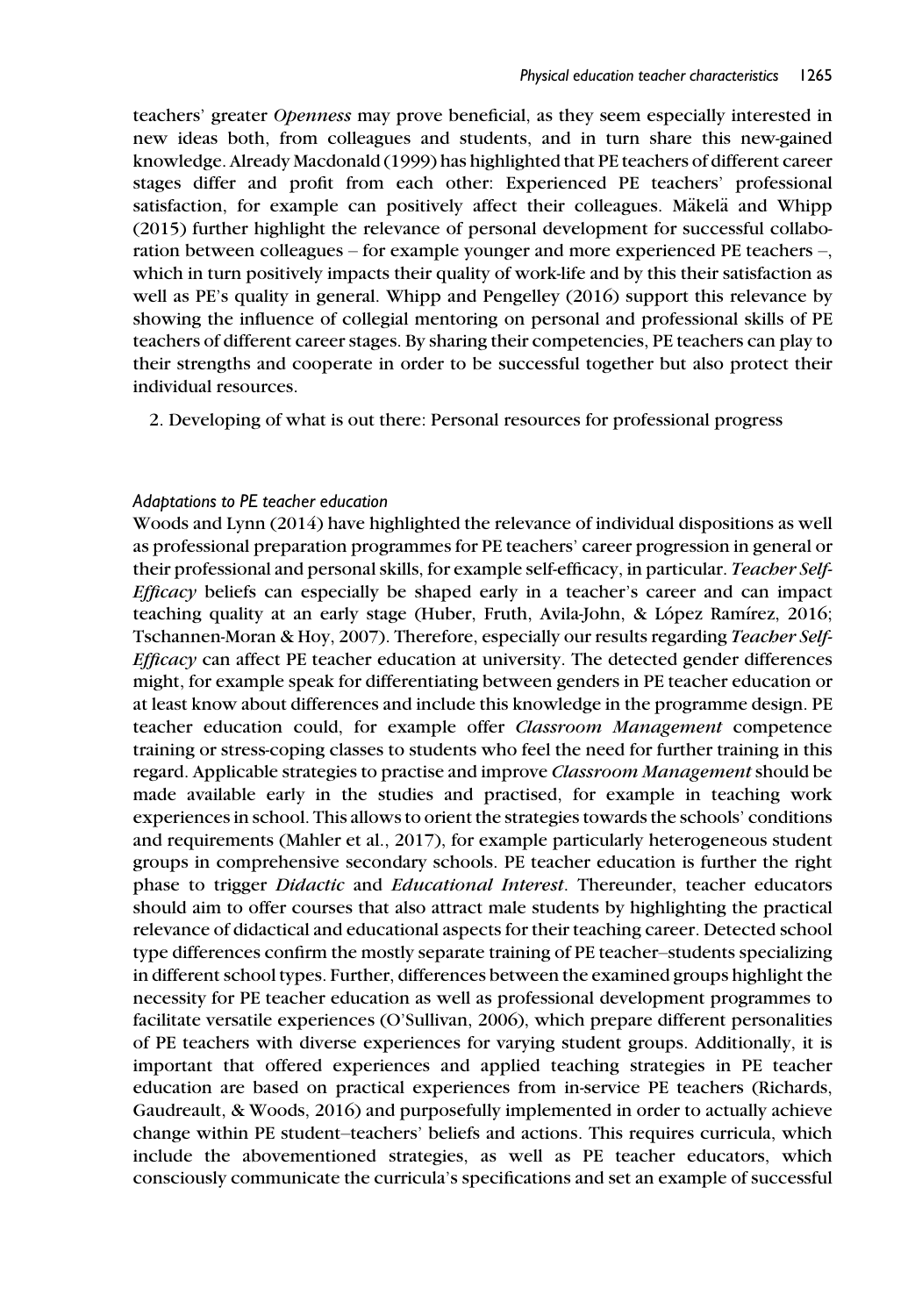teaching and learning processes (Mordal-Moen & Green, 2012). Within this, Mordal-Moen and Green (2012) highlight the necessity of coordinating and bringing together the beliefs of PE teacher educators and PE student–teachers. This requires continuous reflection of both key players, responding to, for example socio-cultural changes and by this initiating development. Only if PE teacher educators set their students an example of reflecting personal resources, PE teachers will be motivated to personal as well as professional reflection and development.

### Adaptations to PE teacher professional training

During later stages of PE teachers' careers, professional development offers are often voluntary. Here especially, it is essential to consider PE teachers' personal characteristics as basis for targeted professional development (O'Sullivan, 2006; Parker, Patton, & Tannehill, 2012) and communicate the necessity to focus on personal development as well as foster ongoing reflection of personal resources in self-study phases or professional training courses. This seems especially important in the light of the fact that insufficient personal as well as professional development is decisive causes to leave the PE teaching profession (Mäkelä & Whipp, 2015). Teacher professional training courses have to include knowledge about and implications of teachers' personal aspects in addition to content-related or didactic aspects. This supports teacher effectiveness and ideally ensures longevity in the profession. Our results indicate that professional training offerings should cleverly combine didactical and educational with practical contents. PE teachers of different school types should receive school type tailored courses, adapted to the challenges the different contexts pose. PE teacher professional training should therefore aim for a good fit between teachers' personal characteristics and the school type's requirements.

# Strengths and limitations

[ANONYMIZED] is the only [ANONYMIZED]-wide empirical investigation of school PE in the last decade. Further, the study's sample size, detailed demographics, and comprehensive examination of PE teachers' personality represent its strengths. Besides the study's strengths, we would like to mention its limitations. Thereunder, it cannot be ruled out that there was some unintended bias in the sample with most participants being recruited via the [ANONYMIZED] and therefore being most likely either members of the [ANONYMIZED] or voluntary participants in their professional training programme. Further, participation in the study was voluntary, offered mostly through associations or school administrations such as principals. Therefore, the sample possibly includes a high percentage of PE teachers who are already committed and motivated to contribute to their personal, but also to PE's general development. Last, due to the variety of advertising channels and the possibility to participate online, we cannot provide a response rate.

# Conclusion

Physical education teachers should know their personality – including accompanied jobrelated strengths or weaknesses – and should continuously reflect on it. Knowledge of what makes a PE teacher is essential for successful teaching. PE teacher educators should also know the PE teachers' personal resources and requirements to specifically design their programme and address development opportunities. Personality-oriented teacher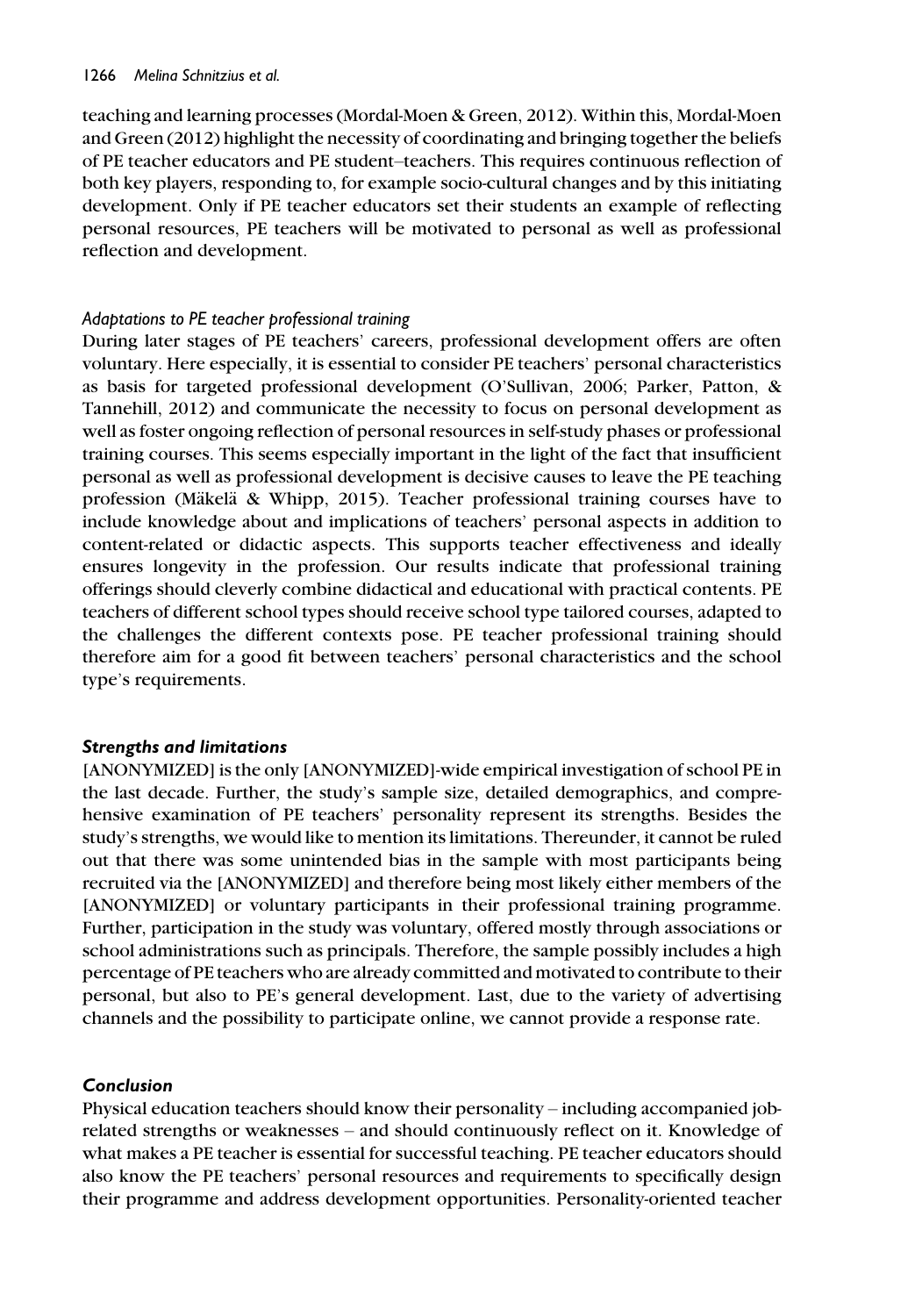education should cover the first phase of teacher education at universities but also the second or third phase of PE teachers' professional development. The results indicate that not only the PE context seems to be exceptional when compared to classroom-based school subjects, but also the PE teacher seems to obtain a special constellation of characteristics, which favour teaching in this context. PE teachers' gender, or at least their gender-immanent socialization, seems to explain their personality distinctly, especially considering General Personality Traits and General Interests. Different school types seem to demand and attract special personalities, especially considering developable Motivational Characteristics.

General Personality Traits and General Interests therefore have a predominantly directional function. Less stable Motivational Characteristics particularly offer development opportunities in order to adapt to and fit within the chosen teaching context.

We suggest five focus areas for future research. First, in addition to PE teachers' selfreported data, considering the students' perception of the examined personal characteristics of PE teachers could elaborate the gained picture. Other researchers have also proclaimed to compare both perceptions (Connelly & Hulsheger, 2012; Göncz, 2017; Kim & MacCann, 2017). Further, this could provide an answer to the question of whether the frequently pursued PE teacher allocation – for example female teacher teaching female students – is favourable.

Second, research should consider health outcomes in order to enlarge the existing knowledge and by this achieve a better fit between the person PE teacher and PE's context-specific demands. This fit in turn on the one hand contributes to PE teachers' wellbeing and consequently to student well-being (Harding et al., 2019). On the other hand, it positively affects student enjoyment as well as achievement (Bajorek, Gulliford, & Taskila, 2014) and by this benefits the achievement of PE's aims.

Third, longitudinal studies would add value to the existing cross-sectional results by showing how, for example *Motivational Characteristics* develop in the course of the teaching career, including teacher education. This is in line with Ernst (2017) as well as Miethling and Krieger (2004), for example who have highlighted the importance of the PE teachers' biography.

Fourth, in addition to the individual consideration of personal characteristics, it would be insightful to see how they interact by, for example applying clustering methods, which detect different PE teacher types. This knowledge expands the understanding of the PE teachers' personality. It might further reduce the complexity of providing implications for all five personal characteristics individually by pooling similar teacher types together. This facilitates concrete practical implementations as PE teachers can, for example assign themselves to a pattern and base their actions on it.

Fifth, we can confirm the opportunity which personal characteristics offer in PE teacher selection or orientation processes and proclaim further research in this regard under the premise of PE's special alignment and context-specific peculiarities.

To sum up, our study has highlighted the need to consider PE teachers' personality in research and has shown options for implementing the gained knowledge in PE teacher education and professional training. We proclaim to consider the two introduced implication options: (1) Making use of what is out there, and (2) Developing of what is out there. The suggested future research and implications for teaching will contribute substantially to the scientific community and will help the educational personnel to make use of the formulated *starting points*, which personal characteristics offer for successful PE teaching.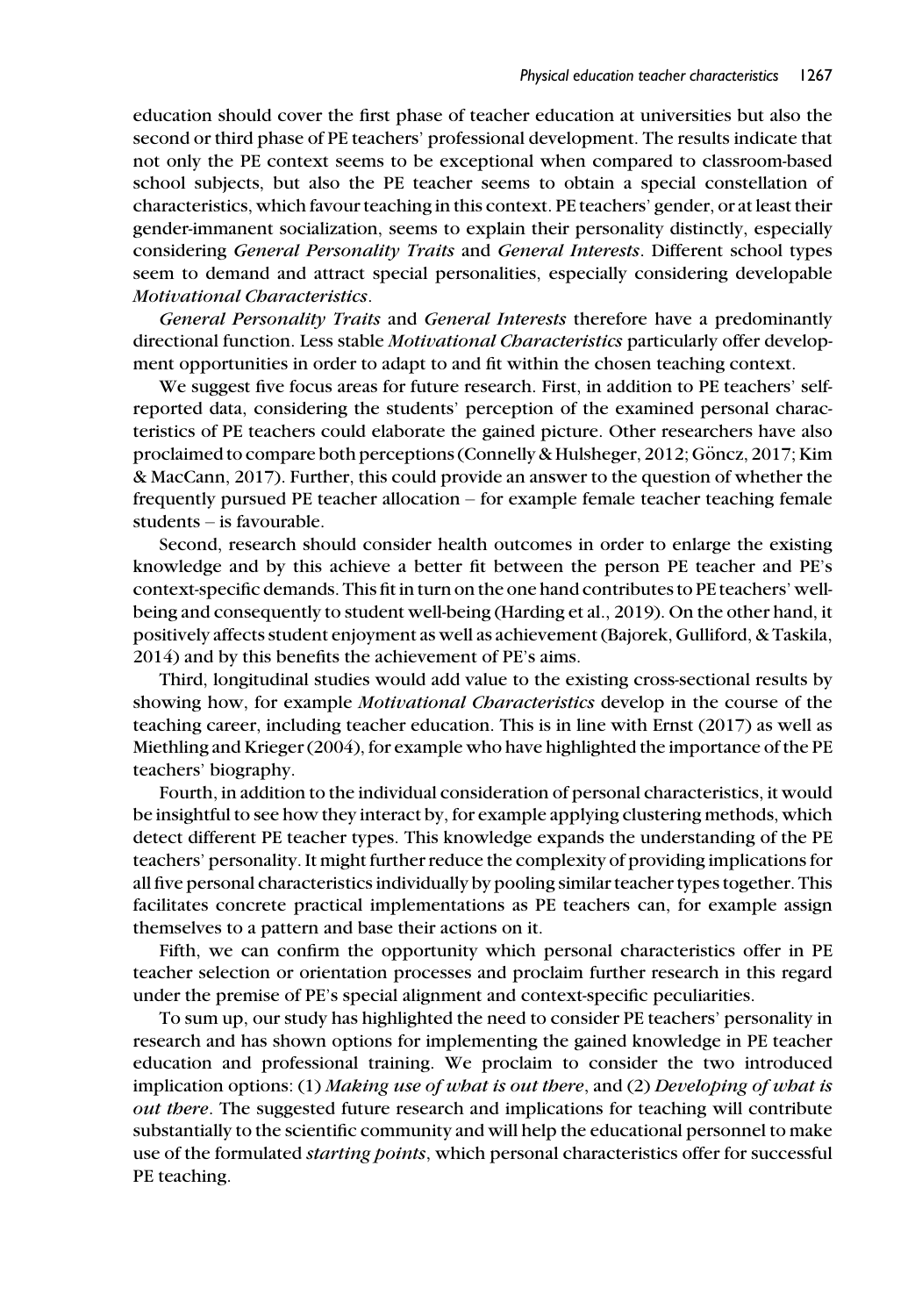# Acknowledgements

We would like to thank *Deutscher Sportlehrerverband (DSLV) e.V.* for the cooperation and the support in the process of sample recruitment.

# Conflicts of interest

All authors declare no conflict of interest.

# Author contributions

Melina Schnitzius (Conceptualization; Data curation; Formal analysis; Investigation; Methodology; Project administration; Visualization; Writing – original draft; Writing – review & editing) Alina Kirch (Conceptualization; Data curation; Formal analysis; Investigation; Methodology; Project administration; Visualization; Writing – review & editing) Sarah Spengler (Conceptualization; Methodology; Project administration; Writing – review & editing) Simon Blaschke (Formal analysis; Writing – review & editing) Filip Mess (Conceptualization; Methodology; Project administration; Supervision; Writing – review & editing).

# Data availability statement

Sharing data compromises legal requirements (data protection requirements within the framework of ministerial permits).

# **References**

- Aldrup, K., Klusmann, U., Lüdtke, O., Göllner, R., & Trautwein, U. (2018). Student misbehavior and teacher well-being: Testing the mediating role of the teacher-student relationship. Learning and Instruction, 58, 126–136.<https://doi.org/10.1016/j.learninstruc.2018.05.006>
- Bajorek, Z., Gulliford, J., & Taskila, T. (2014). Healthy teachers, higher marks? Establishing a link between teacher health and wellbeing, and student outcomes. Retrieved from [https://www.ed](https://www.educationsupport.org.uk/sites/default/files/healthy_teachers_higher_marks_report_0.pdf) [ucationsupport.org.uk/sites/default/files/healthy\\_teachers\\_higher\\_marks\\_report\\_0.pdf](https://www.educationsupport.org.uk/sites/default/files/healthy_teachers_higher_marks_report_0.pdf)
- Bastian, K. C., McCord, D. M., Marks, J. T., & Carpenter, D. (2017). A temperament for teaching? Associations between personality traits and beginning teacher performance and retention. AERA Open, 3(1), 1–17.<https://doi.org/10.1177/2332858416684764>
- Baumert, J., & Kunter, M. (2011). Das Kompetenzmodell von COACTIV. In M. Kunter, J. Baumert, W. Blum, U. Klusmann, S. Krauss, & M. Neubrand (Eds.), Professionelle Kompetenz von Lehrkräften – Ergebnisse des Forschungsprogramms COACTIV (pp. 29–54). Münster, Germany: Waxmann.
- Baumert, J., & Kunter, M. (2013). The COACTIV model of teachers' professional competence. In M. Kunter, J. Baumert, W. Blum, U. Klusmann, S. Krauss, & M. Neubrand (Eds.), Cognitive activation in the mathematics classroom and professional competence of teachers: Results from the COACTIV project (pp. 25–48). New York, NY: Springer.
- Bergmann, C. (2003). Berufliche interessentests: Wider die anwendunggeschlechtsspezifischer normen. Zeitschrift Für Personalpsychologie, 2(2), 66-77. [https://doi.org/10.1026//1617-](https://doi.org/10.1026//1617-6391.2.2.66) [6391.2.2.66](https://doi.org/10.1026//1617-6391.2.2.66)
- Bergmann, C., Eder, F., & Mayr, J. (2016). Allgemeine Interessen-Skalen (AIS). Retrieved from <https://erfahrene.cct-austria.at/CCT/Ais>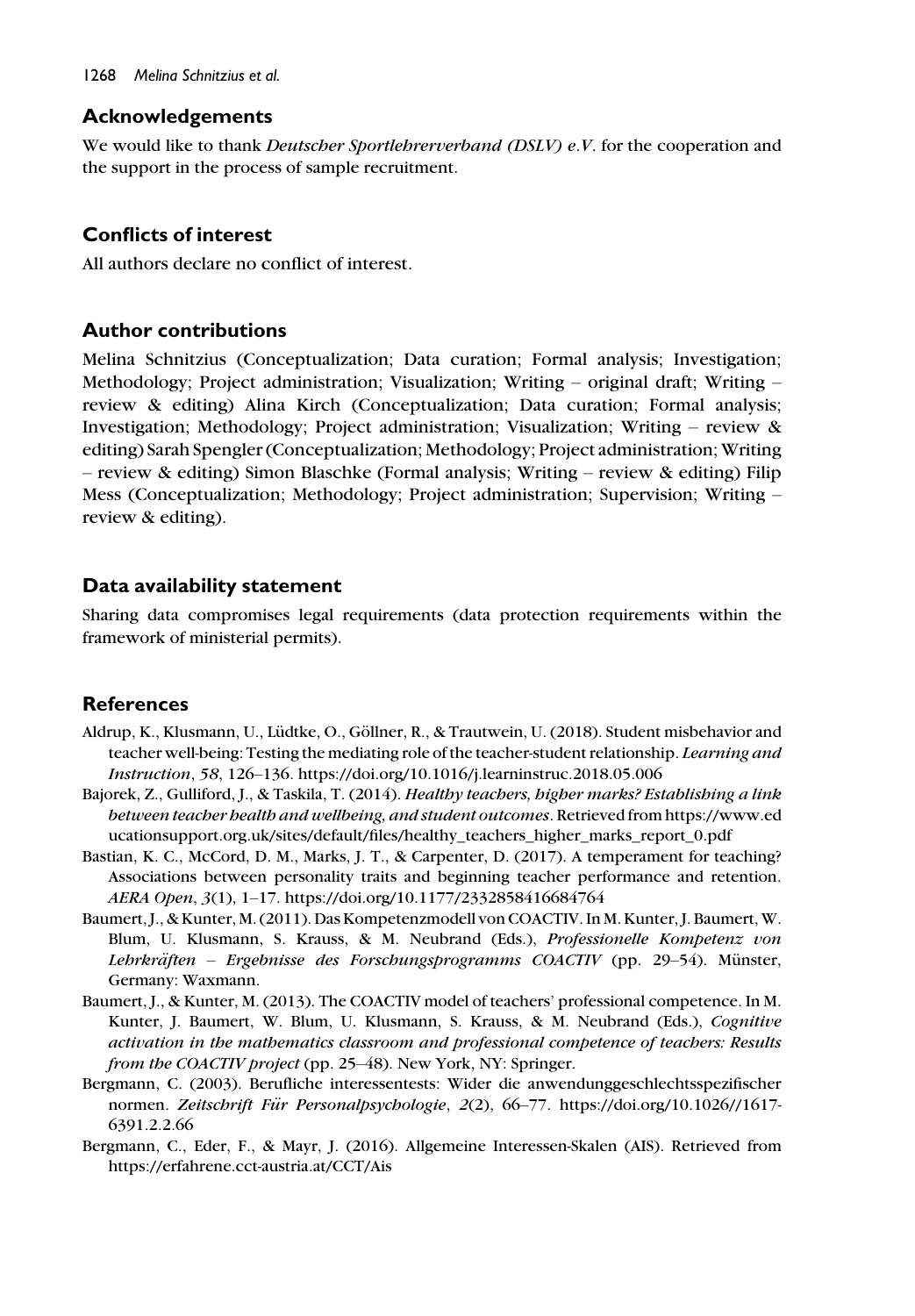- Berkovich, I., & Eyal, O. (2019). Teachers' Big Five personality traits, emotion regulation patterns, and moods: Mediation and prototype analyses. Research Papers in Education, 1–23. [https://doi.](https://doi.org/10.1080/02671522.2019.1677758) [org/10.1080/02671522.2019.1677758](https://doi.org/10.1080/02671522.2019.1677758)
- Bleck, V. (2018). Lehrerenthusiasmus: Entwicklung, determinanten, wirkungen. Wiesbaden, Germany: Springer Fachmedien.
- Bowles, T., Hattie, J., Dinham, S., Scull, J., & Clinton, J. (2014). Proposing a comprehensive model for identifying teaching candidates. The Australian Educational Researcher, 41, 365-380. [https://](https://doi.org/10.1007/s13384-014-0146-z) [doi.org/10.1007/s13384-014-0146-z](https://doi.org/10.1007/s13384-014-0146-z)
- Brudnik, M. (2007). Vocational personality of a physical education teacher. Human Movement, 8  $(1)$ , 46–56.
- Brühwiler, C., & Blatchford, P. (2011). Effects of class size and adaptive teaching competency on classroom processes and academic outcome. Learning and Instruction, 21, 95–108. [https://](https://doi.org/10.1016/j.learninstruc.2009.11.004) [doi.org/10.1016/j.learninstruc.2009.11.004](https://doi.org/10.1016/j.learninstruc.2009.11.004)
- Burić, I., & Moè, A. (2020). What makes teachers enthusiastic: The interplay of positive affect, selfefficacy and job satisfaction. Teaching and Teacher Education, 89, 103008. [https://doi.org/10.](https://doi.org/10.1016/j.tate.2019.103008) [1016/j.tate.2019.103008](https://doi.org/10.1016/j.tate.2019.103008)
- Caprara, G., Barbaranelli, C., Steca, P., & Malone, P. (2006). Teachers' self-efficacy beliefs as determinants of job satisfaction and students' academic achievement: A study at the school level. Journal of School Psychology, 44, 473–490. [https://doi.org/10.1016/j.jsp.2006.09.](https://doi.org/10.1016/j.jsp.2006.09.001) [001](https://doi.org/10.1016/j.jsp.2006.09.001)
- Cárcamo, J. (2012). *Der Sportunterricht aus Sichtweise der deutschen und chilenischen Schüler* und Schülerinnen: Eine empirische Untersuchung unter besonderer Berücksichtigung des Bundeslandes Saarland und der Región de la Araucanía. (Doctoral dissertation). Universität des Saarlandes, Saarbrücken. Retrieved from [https://publikationen.sulb.uni-saarland.de/bitstrea](https://publikationen.sulb.uni-saarland.de/bitstream/20.500.11880/23401/1/Dissertation_Jaime_Carcamo.pdf) [m/20.500.11880/23401/1/Dissertation\\_Jaime\\_Carcamo.pdf](https://publikationen.sulb.uni-saarland.de/bitstream/20.500.11880/23401/1/Dissertation_Jaime_Carcamo.pdf)
- Cohen, J. (1988). Statistical power analysis for the behavioural sciences(2nd ed.). New York, NY: Academic Press.
- Connelly, B. S., & Hulsheger, U. R. (2012). A narrower scope or a clearer lens for personality? Examining sources of observers' advantages over self-reports for predicting performance. Journal of Personality, 80, 603–631.<https://doi.org/10.1111/j.1467-6494.2011.00744.x>
- Cramer, C., & Binder, K. (2015). Zusammenhänge von Persönlichkeitsmerkmalen und Beanspruchungserleben im Lehramt: Ein internationales systematisches Review. Zeitschrift Fur Erziehungswissenschaft, 18(1), 101–123.<https://doi.org/10.15496/publikation-11047>
- Darling-Hammond, L. (2017). Teacher education around the world: What can we learn from international practice? European Journal of Teacher Education, 40(3), 291–309. [https://doi.](https://doi.org/10.1080/02619768.2017.1315399) [org/10.1080/02619768.2017.1315399](https://doi.org/10.1080/02619768.2017.1315399)
- Djigic, G. (2018). The relationship between personal and professional characteristics of teachers. Facta Universitatis, Series: Philosophy, Sociology, Psychology and History. [https://doi.org/10.](https://doi.org/10.22190/FUPSPH1801001D) [22190/FUPSPH1801001D](https://doi.org/10.22190/FUPSPH1801001D)
- Donnellan, M. B., & Lucas, R. E. (2008). Age differences in the Big Five across the life span: Evidence from two national samples. Psychology and Aging, 23, 558–566. [https://doi.org/10.1037/](https://doi.org/10.1037/a0012897) [a0012897](https://doi.org/10.1037/a0012897)
- Dunnett, C. W. (1980). Pairwise multiple comparisons in the unequal variance case. Journal of the American Statistical Association, 75, 796–800. [https://doi.org/10.1080/01621459.1980.](https://doi.org/10.1080/01621459.1980.10477552) [10477552](https://doi.org/10.1080/01621459.1980.10477552)
- Ernst, C. (2017). Professionalisierung, bildung und Fachkultur im Lehrerberuf: Rekonstruktionen zur biographischen Entwicklung von Sportlehrkräften. Wiesbaden, Germany: Springer.
- Fox, J. (2016). Applied regression analysis and generalized linear models (3rd ed.). Los Angeles, CA: SAGE.
- Göncz, L. (2017). Teacher personality: A review of psychological research and guidelines for a more comprehensive theory in educational psychology. Open Review of Educational Research, 4(1), 75–95.<https://doi.org/10.1080/23265507.2017.1339572>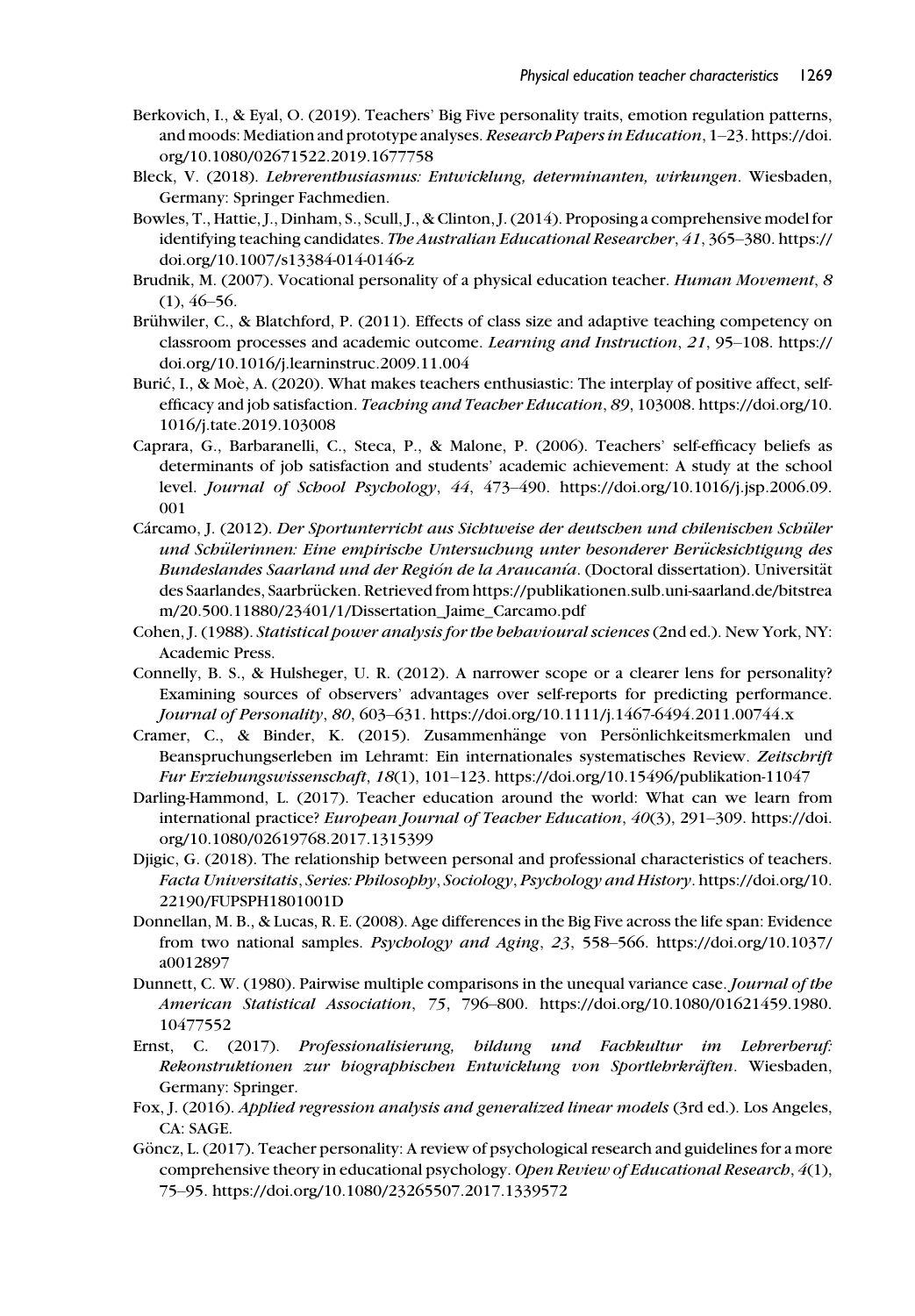- Gordon, R., Kane, T.J., & Staiger, D.O. (2006). Identifying effective teachers using performance on the job. Retrieved from [https://www.brookings.edu/wp-content/uploads/2016/06/200604ha](https://www.brookings.edu/wp-content/uploads/2016/06/200604hamilton_1.pdf) [milton\\_1.pdf](https://www.brookings.edu/wp-content/uploads/2016/06/200604hamilton_1.pdf)
- Graham, J. W. (2009). Missing data analysis: Making it work in the real world. Annual Review of Psychology, 60, 549–576.<https://doi.org/10.1146/annurev.psych.58.110405.085530>
- Greenberg, J., & LoBianco, J. (2019). Organization and administration of physical education: Theory and practice. Champaign, IL: Human Kinetics, Incorporated.
- Harding, S., Morris, R., Gunnell, D., Ford, T., Hollingworth, W., Tilling, K., ... Kidger, J. (2019). Is teachers' mental health and wellbeing associated with students' mental health and wellbeing? Journal of Affective Disorders, 242, 180–187.<https://doi.org/10.1016/j.jad.2019.03.046>
- Hardman, K., Routen, A., & Tones, S. (2014). UNESCO-NWCPEA: World-wide survey of school physical education – final report. Paris, France: UNESCO.
- Hattie, J. (2009). Visible learning: A synthesis of over 800 meta-analyses relating to achievement. London, UK: Routledge.
- Helmke, A. (2017). Unterrichtsqualität und lehrerprofessionalität: Diagnose, evaluation und verbesserung des unterrichts (Vol. 7). Seelze-Velber, Germany: Friedrich.
- Holland, J. L. (1966). A psychological classification scheme for vocations and major fields. Journal of Counseling Psychology, 13(3), 278–288.
- Holland, J. L. (1994). Self-Direct Search Form R: 1994 edition. Odessa, FL: Psychologocial Assessment Resources.
- Holzberger, D., Kunter, M., & Philipp, A. (2016). Ein Blick in die Black-Box: Wie der Zusammenhang von Unterrichtsenthusiasmus und Unterrichtshandeln von angehenden Lehrkräften erklärt werden kann. Zeitschrift Für Entwicklungspsychologie Und Pädagogische Psychologie, 48, 90–105.<https://doi.org/10.1026/0049-8637/a000150>
- Horne, J. (2013). *Understanding sport: A socio-cultural analysis*. London, UK: Routledge.
- Hoy, A., & Spero, R. (2005). Changes in teacher efficacy during the early years of teaching: A comparison of four measures. Teaching and Teacher Education, 21, 343–356. [https://doi.org/](https://doi.org/10.1016/j.tate.2005.01.007) [10.1016/j.tate.2005.01.007](https://doi.org/10.1016/j.tate.2005.01.007)
- Huber, M., Fruth, J., Avila-John, A., & López Ramírez, E. (2016). Teacher self-efficacy and student outcomes: A transactional approach to prevention. Journal of Education and Human Development, 5(1), 46–54.<https://doi.org/10.15640/jehd.v5n1a5>
- Huberty, C. J., & Morris, J. D. (1989). Multivariate analysis versus multiple univariate analyses. Psychological Bulletin, 105, 302–308.<https://doi.org/10.1037/0033-2909.105.2.302>
- Jennings, P., & Greenberg, M. (2009). The prosocial classroom: Teacher social and emotional competence in relation to child and classroom outcomes. Review of Educational Research, 79, 491–525.<https://doi.org/10.3102/0034654308325693>
- John, O. P., Donahue, E. M., & Kentle, R. L. (1991). The Big-Five Inventory-Version 4a and 54. Berkeley, CA: University of California, Berkeley, Institute of Personality and Social Research.
- John, O. P., Naumann, L. P., & Soto, C. J. (2008). Paradigm shift to the integrative big five trait taxonomy: History, measurement, and conceptual issues. In O. P. John, R. W. Robins, & L. A. Pervin (Eds.), *Handbook of personality: Theory and research* (3rd ed., pp. 114–158). New York, NY: The Guilford Press.
- Kaub, K., Karbach, J., Spinath, F., & Brünken, R. (2016). Person-job fit in the field of teacher education: An analysis of vocational interests and requirements among novice and professional science and language teachers. Teaching and Teacher Education, 55, 217-227. [https://doi.org/](https://doi.org/10.1016/j.tate.2016.01.010) [10.1016/j.tate.2016.01.010](https://doi.org/10.1016/j.tate.2016.01.010)
- Kell, H. J. (2019). Do teachers' personality traits predict their performance? A comprehensive review of the empirical literature from 1990 to 2018. Retrieved from [https://onlinelibrary.wile](https://onlinelibrary.wiley.com/doi/epdf/10.1002/ets2.12241) [y.com/doi/epdf/10.1002/ets2.12241](https://onlinelibrary.wiley.com/doi/epdf/10.1002/ets2.12241)
- Kim, L. E., Dar-Nimrod, I., & MacCann, C. (2017). Teacher personality and teacher effectiveness in secondary school: Personality predicts teacher support and student self-efficacy but not academic achievement. Journal of Educational Psychology, 110, 309–323. [https://doi.org/10.](https://doi.org/10.1037/edu0000217) [1037/edu0000217](https://doi.org/10.1037/edu0000217)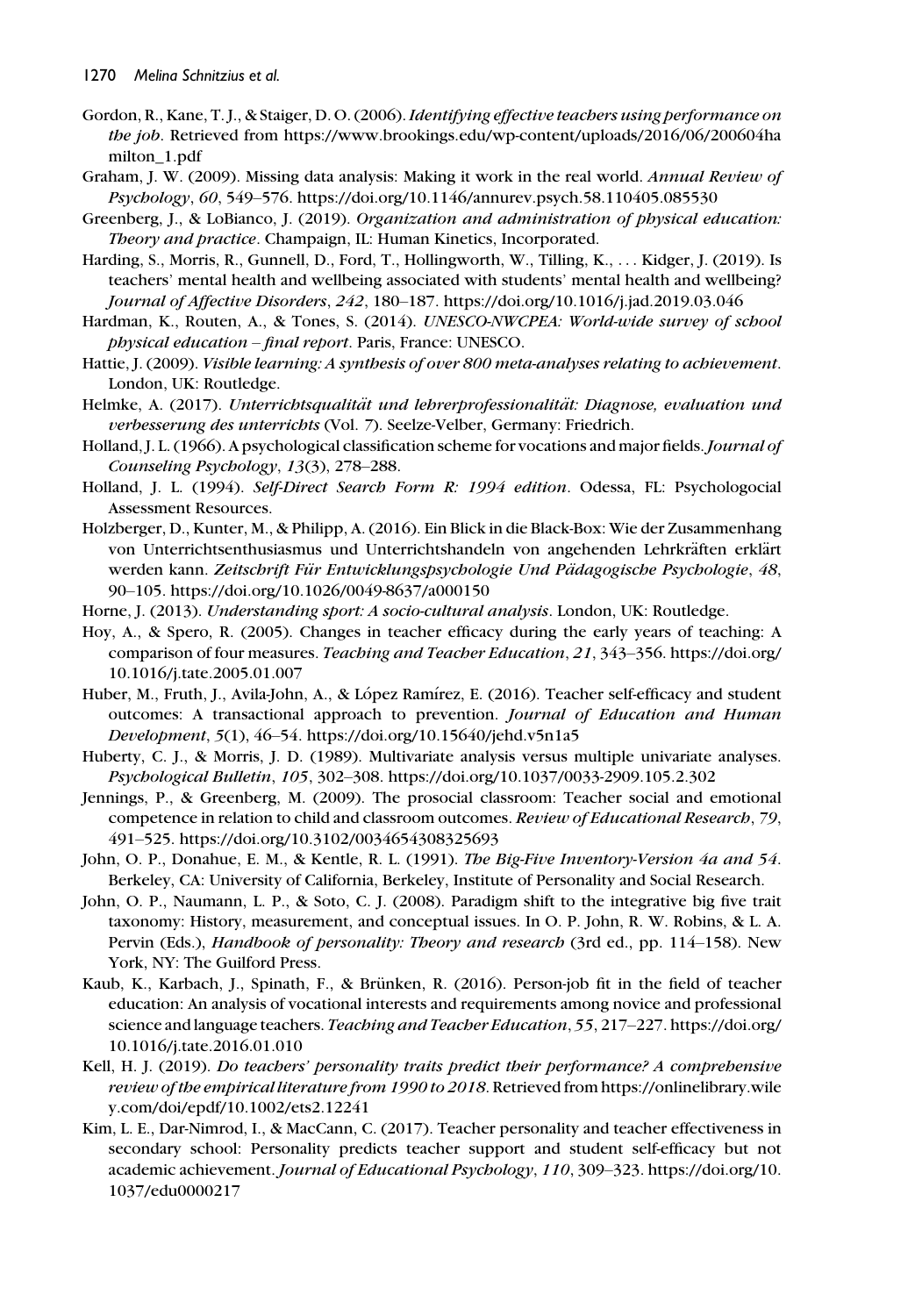- Kim, L. E., Jörg, V., & Klassen, R. M. (2019). A meta-analysis of the effects of teacher personality on teacher effectiveness and burnout. Educational Psychology Review, 31, 163-195. [https://doi.](https://doi.org/10.1007/s10648-018-9458-2) [org/10.1007/s10648-018-9458-2](https://doi.org/10.1007/s10648-018-9458-2)
- Kim, L. E., & MacCann, C. (2017). Instructor personality matters for student evaluations: Evidence from two subject areas at university. British Journal of Educational Psychology, 88(4), 584– 605.<https://doi.org/10.1111/bjep.12205>
- Klassen, R., Bong, M., Usher, E., Chong, W. H., Huan, V., Wong, I., & Georgiou, T. (2009). Exploring the validity of a teachers' self-efficacy scale in five countries. Contemporary Educational Psychology, 34, 67–76.<https://doi.org/10.1016/j.cedpsych.2008.08.001>
- Klassen, R., & Chiu, M. (2010). Effects on teachers' self-efficacy and job satisfaction: Teacher gender, years of experience, and job stress. Journal of Educational Psychology, 102, 741-756. [https://](https://doi.org/10.1037/a0019237) [doi.org/10.1037/a0019237](https://doi.org/10.1037/a0019237)
- Klassen, R. M., Durksen, T. L., Al Hashmi, W., Kim, L. E., Longden, K., Metsäpelto, R.-L., ... Györi, J. G. (2018). National context and teacher characteristics: Exploring the critical non-cognitive attributes of novice teachers in four countries. Teaching and Teacher Education, 72, 64–74. <https://doi.org/10.1016/j.tate.2018.03.001>
- Klassen, R., & Tze, V. (2014). Teachers' self-efficacy, personality, and teaching effectiveness: A metaanalysis. Educational Research Review, 12, 59–76. [https://doi.org/10.1016/j.edurev.2014.06.](https://doi.org/10.1016/j.edurev.2014.06.001) [001](https://doi.org/10.1016/j.edurev.2014.06.001)
- Klassen, R., Tze, V., Betts, S., & Gordon, K. (2011). Teacher efficacy research 1998–2009: Signs of progress or unfulfilled promise? Educational Psychology Review, 23, 21–43. [https://doi.org/](https://doi.org/10.1007/s10648-010-9141-8) [10.1007/s10648-010-9141-8](https://doi.org/10.1007/s10648-010-9141-8)
- KMK. (2019). The education system in the federal republic of Germany 2016/2017: A description of the responsibilities, structures and developments in education policy for the exchange of information in Europe. Retrieved from [https://www.kmk.org/fileadmin/Dateien/pdf/Eurydice/](https://www.kmk.org/fileadmin/Dateien/pdf/Eurydice/Bildungswesen-engl-pdfs/dossier_en_ebook.pdf) [Bildungswesen-engl-pdfs/dossier\\_en\\_ebook.pdf](https://www.kmk.org/fileadmin/Dateien/pdf/Eurydice/Bildungswesen-engl-pdfs/dossier_en_ebook.pdf)
- Kokkinos, C. M., Panayiotou, G., & Davazoglou, A. (2005). Correlates of teacher appraisals of student behaviors. Psychology in the Schools, 42, 79–89.<https://doi.org/10.1002/pits.20031>
- König, S. (2008). Unterrichtsbelastungen für Sportlehrerinnen und Sportlehrer: Eine Analyse unter besonderer Berücksichtigung der Ausbildung. Sportunterricht, 57(9), 289–293. Retrieved from [https://www.sportfachbuch.de/pdf/archiv/sportunterricht/2008/sportunterricht-Ausgabe-Se](https://www.sportfachbuch.de/pdf/archiv/sportunterricht/2008/sportunterricht-Ausgabe-September-2008.pdf#page=17) [ptember-2008.pdf#page](https://www.sportfachbuch.de/pdf/archiv/sportunterricht/2008/sportunterricht-Ausgabe-September-2008.pdf#page=17)=17
- Kunter, M., Baumert, J., Blum, W., Klusmann, U., Krauss, S., & Neubrand, M. (Eds.) (2013). Cognitive activation in the mathematics classroom and professional competence of teachers: Results from the COACTIV Project. Boston, MA: Springer.
- Kunter, M., Frenzel, A., Nagy, G., Baumert, J., & Pekrun, R. (2011). Teacher enthusiasm: Dimensionality and context specificity. Contemporary Educational Psychology, 36(4), 289– 301.<https://doi.org/10.1016/j.cedpsych.2011.07.001>
- Kunter, M., Klusmann, U., Baumert, J., Richter, D., Voss, T., & Hachfeld, A. (2013). Professional competence of teachers: Effects on instructional quality and student development. Journal of Educational Psychology, 105, 805–820.<https://doi.org/10.1037/a0032583>
- Kunter, M., Tsai, Y.-M., Klusmann, U., Brunner, M., Krauss, S., & Baumert, J. (2008). Students' and mathematics teachers' perceptions of teacher enthusiasm and instruction. Learning and Instruction, 18, 468–482.<https://doi.org/10.1016/j.learninstruc.2008.06.008>
- Kurz, D. (2000). Die pädagogoische Grundlegung des Schulsports in Nordrhein-Westfahlen. In Landesinstitut für Schule und Weiterbildung (Ed.), Erziehender schulsport. Pädagogische grundlagen der curriculumrevision in Nordrhein-Westfalen (pp. 9–55). Bönen, Germany: Kettler. Kurz, D. (2008). Der Auftrag des Schulsports. Sportunterricht, 57(7), 211–218.
- Lazarides, R., Buchholz, J., & Rubach, C. (2018). Teacher enthusiasm and self-efficacy, studentperceived mastery goal orientation, and student motivation in mathematics classrooms. Teaching and Teacher Education, 69, 1–10.<https://doi.org/10.1016/j.tate.2017.08.017>
- Lund, J. (2015). Standards-based physical education curriculum development. Sudbury, ON: Jones & Bartlett.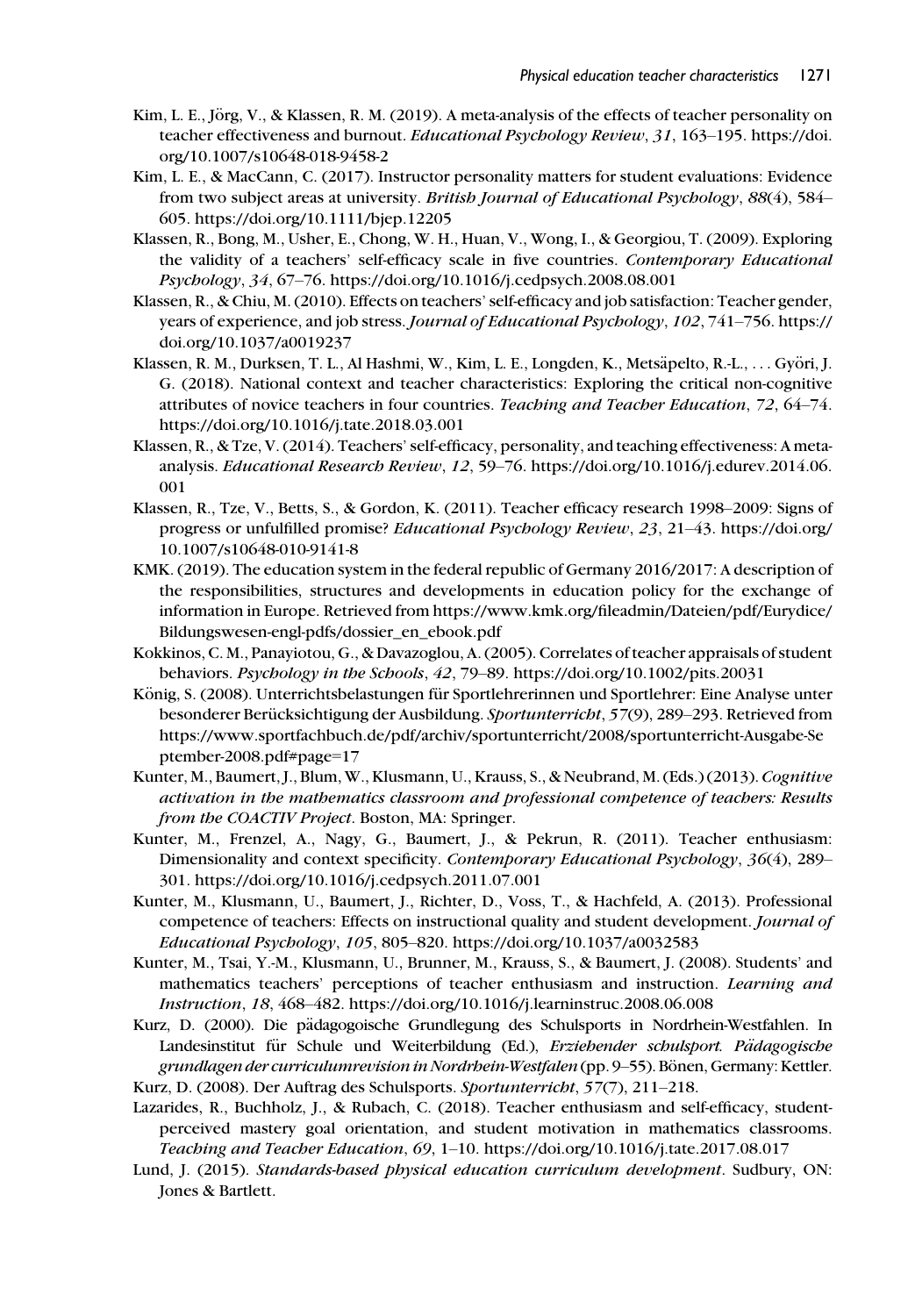- Ma, K., & Cavanagh, M. (2018). Classroom ready? Pre-service teachers' self-efficacy for their first professional experience placement. Australian Journal of Teacher Education, 47, 134–151. <https://doi.org/10.14221/ajte.2018v43n7.8>
- Macdonald, D. (1999). The "professional" work of experienced physical education teachers. Research Quarterly for Exercise and Sport, 70(1), 41–54. [https://doi.org/10.1080/02701367.](https://doi.org/10.1080/02701367.1999.10607729) [1999.10607729](https://doi.org/10.1080/02701367.1999.10607729)
- Mahler, D., Großschedl, J., & Harms, U. (2017). Opportunities to learn for teachers' self-efficacy and enthusiasm. Education Research International, 2017, 1–17. [https://doi.org/10.1155/2017/](https://doi.org/10.1155/2017/4698371) [4698371](https://doi.org/10.1155/2017/4698371)
- Mäkelä, K. (2014). PE teachers' job satisfaction, turnover, and intention to stay or leave the profession. (Doctoral dissertation). University of Jyväskylä, Jyväskylä. Retrieved from [https://](https://jyx.jyu.fi/bitstream/handle/123456789/44283/1/978-951-39-5767-4_vaitos04102014.pdf) [jyx.jyu.fi/bitstream/handle/123456789/44283/1/978-951-39-5767-4\\_vaitos04102014.pdf](https://jyx.jyu.fi/bitstream/handle/123456789/44283/1/978-951-39-5767-4_vaitos04102014.pdf)
- Mäkelä, K., & Whipp, P. (2015). Career intentions of Australian physical education teachers. European Physical Education Review, 21, 504–520. [https://doi.org/10.1177/](https://doi.org/10.1177/1356336X15584088) [1356336X15584088](https://doi.org/10.1177/1356336X15584088)
- Martin, J., McCaughtry, N., Kulinna, P. H., & Cothran, D. (2009). The impact of a social cognitive theory based intervention on physical education teacher self-efficacy. Professional Development in Education, 35, 511–529.<https://doi.org/10.1080/19415250902781814>
- Mayr, J. (2012). Ein Lehrerstudium beginnen? Ein Lehrerstudium beginnen lassen? Laufbahnberatung und Bewerberauswahl konstruktiv gestalten. In B. Weyand (Ed.), Auf unsere Lehrerinnen und Lehrer kommt es an: Geeignete Lehrer/-innen gewinnen, (aus-)bilden und fördern (pp. 38–57). Essen, Germany: Stifterverband.
- Mayr, J. (2014). Der Persönlichkeitsansatz in der Forschung zum Lehrerberuf: Konzepte, befunde und folgerungen. In E. Terhart, H. Bennewitz, & M. Rothland (Eds.), *Handbuch der Forschung*  $zum \text{ } Lebrerberuf \text{ (Vol. 2, pp. 189–215).}$  Münster, Germany: Waxmann.
- Miethling, W., & Krieger, C. (2004). Schüler im Sportunterricht: Die Rekonstruktion relevanter Themen und Situationen des Sportunterrichts aus Schülersicht (RETHESIS). Schorndorf, Germany: Hofmann.
- Mordal-Moen, K., & Green, K. (2012). Neither shaking nor stirring: A case study of reflexivity in Norwegian physical education teacher education. Sport Education and Society, 19(4), 1–20. <https://doi.org/10.1080/13573322.2012.670114>
- Mount, M. K., Barrick, M. R., & Stewart, G. L. (1998). Five-factor model of personality and performance in jobs involving interpersonal interactions. Human Performance, 11(2–3), 145– 165.<https://doi.org/10.1080/08959285.1998.9668029>
- Naul, R., & Scheuer, C. (2020). Comparative analysis of physical education and school sport development and research in Europe. In R. Naul & C. Scheuer (Eds.), Research on physical education and school sport in Europe (pp. 520–544). Aachen, Germany: Meyer & Meyer.
- Ntoumanis, N., Barkoukis, V., & Thøgersen-Ntoumani, C. (2009). Developmental trajectories of motivation in physical education: Course, demographic differences, and antecedents. Journal of Educational Psychology, 101, 717–728.<https://doi.org/10.1037/a0014696>
- Oppenheimer, D. M., Meyvis, T., & Davidenko, N. (2009). Instructional manipulation checks: Detecting satisficing to increase statistical power. Journal of Experimental Social Psychology, 45, 867–872.<https://doi.org/10.1016/j.jesp.2009.03.009>
- O'Sullivan, M. (2006). Professional lives of Irish physical education teachers: Stories of resilience, respect and resignation. Physical Education and Sport Pedagogy, 11(3), 265-284. [https://doi.](https://doi.org/10.1080/17408980600986314) [org/10.1080/17408980600986314](https://doi.org/10.1080/17408980600986314)
- Parker, M., Patton, K., & Tannehill, D. (2012). Mapping the landscape of communities of practice as professional development in Irish physical education. Irish Educational Studies, 31, 311-327. <https://doi.org/10.1080/03323315.2012.710067>
- Pfitzner-Eden, F. (2016). Why do I feel more confident? Bandura's sources predict preservice teachers' latent changes in teacher self-efficacy. Frontiers in Psychology, 7. [https://doi.org/10.](https://doi.org/10.3389/fpsyg.2016.01486) [3389/fpsyg.2016.01486](https://doi.org/10.3389/fpsyg.2016.01486)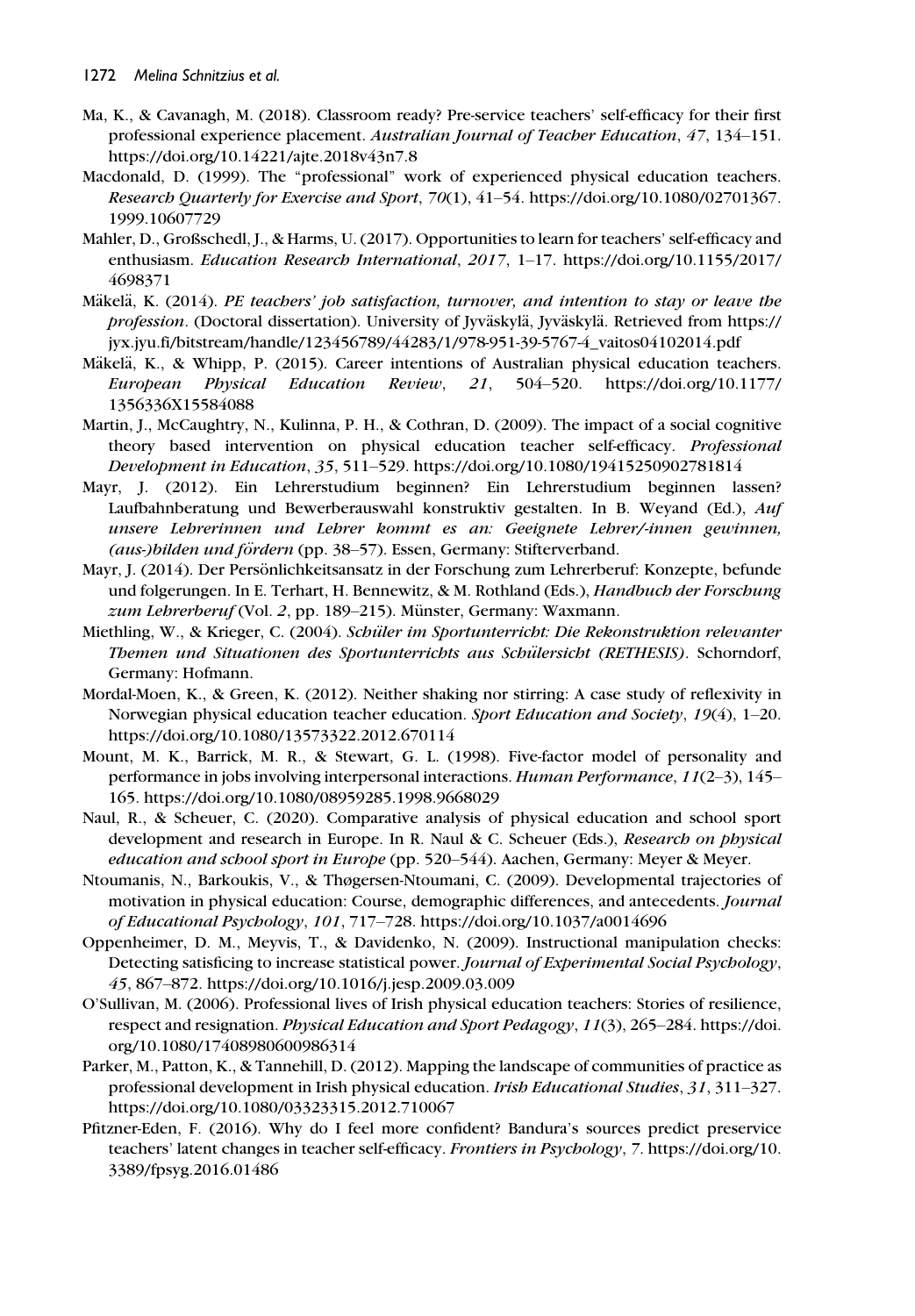- Pfitzner-Eden, F., Thiel, F., & Horsley, J. (2014). An adapted measure of teacher self-efficacy for preservice teachers: Exploring its validity across two countries. Zeitschrift Für Pädagogische Psychologie, 28(3), 83–92.<https://doi.org/10.1024/1010-0652/a000125>
- Pituch, K. A., & Stevens, J. (2016). Assumptions in MANOVA. In K. A. Pituch & J. Stevens (Eds.), Applied multivariate statistics for the social sciences: Analyses with SAS and IBM's SPSS (pp. 219–261). New York, NY: Routledge.
- Rammstedt, B., Danner, D., Soto, C. J., & John, O. P. (2018). Validation of the short and extra-short forms of the Big Five Inventory-2 (BFI-2) and their German adaptations. European Journal of Psychological Assessment, 36(1), 1–13.<https://doi.org/10.1027/1015-5759/a000481>
- Rammstedt, B., Kemper, C. J., Klein, M. C., Beierlein, C., & Kovaleva, A. (2013). Eine kurze Skala zur Messung der fünf Dimensionen der Persönlichkeit: 10 Item Big Five Inventory (BFI-10). Methoden, Daten, Analysen, 7(2), 233–249.
- Ranasinghe, V., & Kottawatta, H. (2016). Big Five personality on job satisfaction: Perspective of Sri Lankan male and female school teachers. Imperial Journal of Interdisciplinary Research, 2, 825–835.
- Retelsdorf, J., Butler, R., Streblow, L., & Schiefele, U. (2010). Teachers' goal orientations for teaching: Associations with instructional practices, interest in teaching, and burnout. Learning and Instruction, 20, 30–46.<https://doi.org/10.1016/j.learninstruc.2009.01.001>
- Richards, K., Gaudreault, K., & Woods, A. (2016). Understanding physical educators' perceptions of mattering: Validation of the Perceived Mattering Questionnaire – Physical Education. European Physical Education Review, 23(1), 73–90.<https://doi.org/10.1177/1356336X16637320>
- Rockoff, J., Jacob, B., Kane, T., & Staiger, D. (2011). Can you recognize an effective teacher when you recruit one? Education Finance and Policy, 6(1), 43–74. [https://doi.org/10.1162/EDFP\\_a\\_](https://doi.org/10.1162/EDFP_a_00022) [00022](https://doi.org/10.1162/EDFP_a_00022)
- Rose, D. S., English, A., & Finney, T. G. (2014). Hire better teachers now. Cambridge, MA: Harvard Education.
- Scheepers, R. A., Lombarts, K. M. J. M. H., van Aken, M. A. G., Heineman, M. J., & Arah, O. A. (2014). Personality traits affect teaching performance of attending physicians: Results of a multi-center observational study. PLoS One, 9(5), e98107.<https://doi.org/10.1371/journal.pone.0098107>
- Scherler, K. (2004). Sportunterricht auswerten: Eine Unterrichtslehre. Hamburg, Germany: Czwalina.
- Schiefele, U., & Schaffner, E. (2015). Teacher interests, mastery goals, and self-efficacy as predictors of instructional practices and student motivation. Contemporary Educational Psychology, 42, 159–171.<https://doi.org/10.1016/j.cedpsych.2015.06.005>
- Schiefele, U., Streblow, L., & Retelsdorf, J. (2013). Dimensions of teacher interest and their relations to occupational well-being and instructional practices. Journal for Educational Research Online, 5(1), 7–37.
- Schweer, M. (2017). Lehrer-Schüler-Interaktion. Wiesbaden, Germany: Springer VS.
- Skaalvik, E., & Skaalvik, S. (2007). Dimensions of teacher self-efficacy and relations with strain factors, perceived collective teacher efficacy, and teacher burnout. Journal of Educational Psychology, 99, 611–625.<https://doi.org/10.1037/0022-0663.99.3.611>
- Swanson, P. (2008). The RIASEC profile of foreign language teachers. Journal of Vocational Behavior, 72, 25–30.<https://doi.org/10.1016/j.jvb.2007.10.012>
- Swanson, P. (2012). The congruence of vocational interests and the workplace environment: Reducing the language teacher shortage. Language Teaching Research, 16, 519–537. [https://](https://doi.org/10.1177/1362168812455588) [doi.org/10.1177/1362168812455588](https://doi.org/10.1177/1362168812455588)
- Tschannen-Moran, M., & Hoy, A. (2007). The differential antecedents of self-efficacy beliefs of novice and experienced teachers. Teaching and Teacher Education, 23, 944–956. [https://doi.](https://doi.org/10.1016/j.tate.2006.05.003) [org/10.1016/j.tate.2006.05.003](https://doi.org/10.1016/j.tate.2006.05.003)
- UNESCO Institute for Statistics. (2020). Education: Percentage of female teachers by teaching level of education. Retrieved from [http://data.uis.unesco.org/index.aspx?queryid](http://data.uis.unesco.org/index.aspx?queryid=178)=178
- Weinert, F. E., & Helmke, A. (1996). Der gute Lehrer: Person, Funktion oder Fiktion? In Zeitschrift für Pädagogik, Beiheft 34: Die Institutionalisierung von Lehren und Lernen (pp. 223–233).